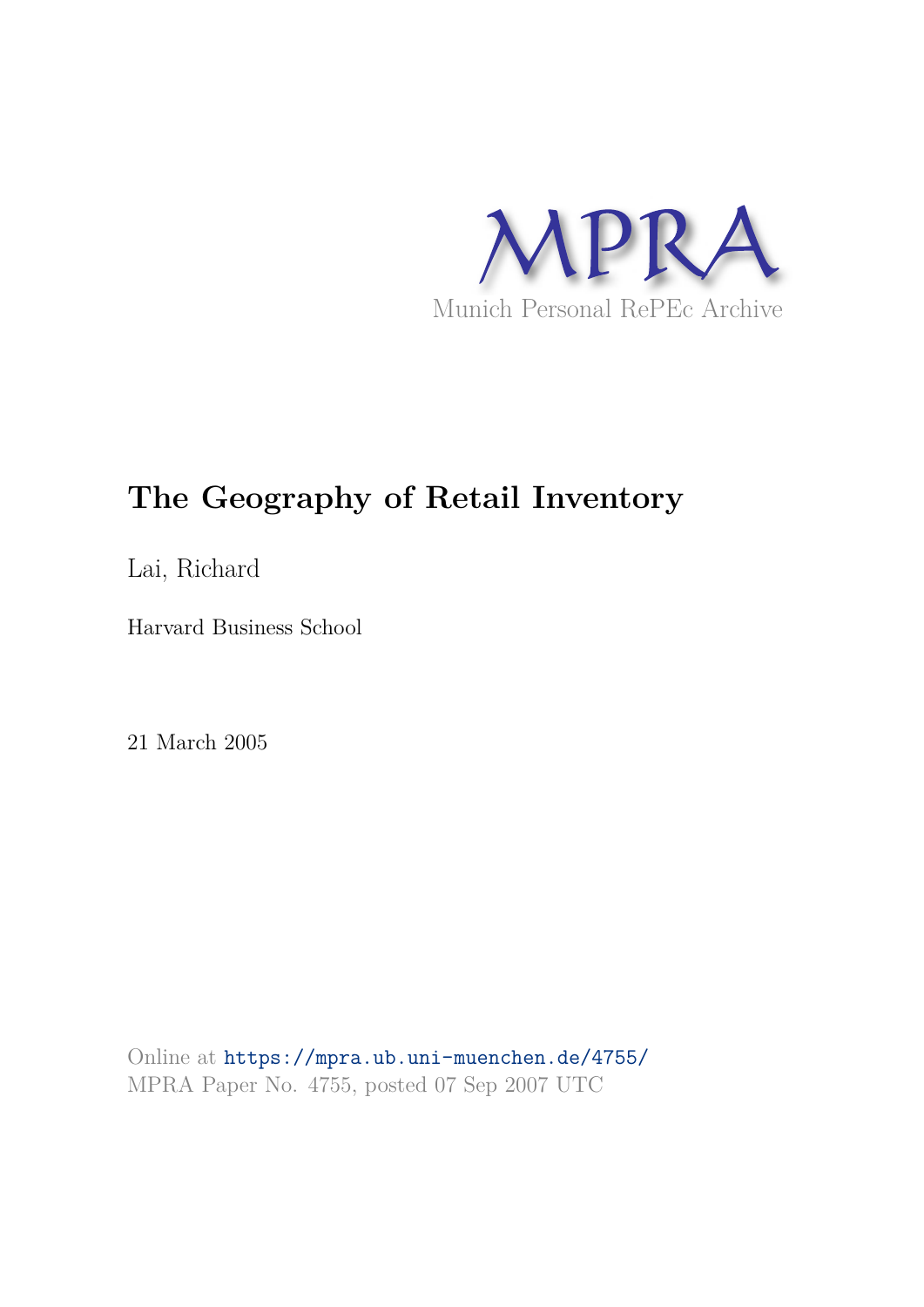# The Geography of Retail Inventory

Richard Lai Harvard Business School Morgan Hall T47A Boston, MA 02163 Tel: (617) 495 6228 Fax: (617) 496 4397 Email: rlai@hbs.edu

December 29, 2005

How different are retailers' inventory levels around the world? Specifically, are retailers' inventories constant across countries, converging, or at least co-integrating? These might be viewed as various forms of "global determinism." To see which of these forms hold, I use a novel dataset integrated from Dow Jones, Edgar, Bureau van Dijk (Europe), World'Vest Base, Multex, KIS (Korea Information Service), Teikoku of Japan, Huaxia of China, and COMPUSTAT. The dataset consists of 27,000 firm-year observations for 4,100 retailers in 23 countries, for the period 1983 through 2004. I find evidence to reject all the three forms of global determinism. Instead, I report evidence consistent with an alternative hypothesis – "local contingency" – in which country effects can explain inventory differences around the world. I also show that this conclusion is robust in numerous ways.

#### **Keywords:**

Inventory, retailing, international comparison, global determinism, local contingency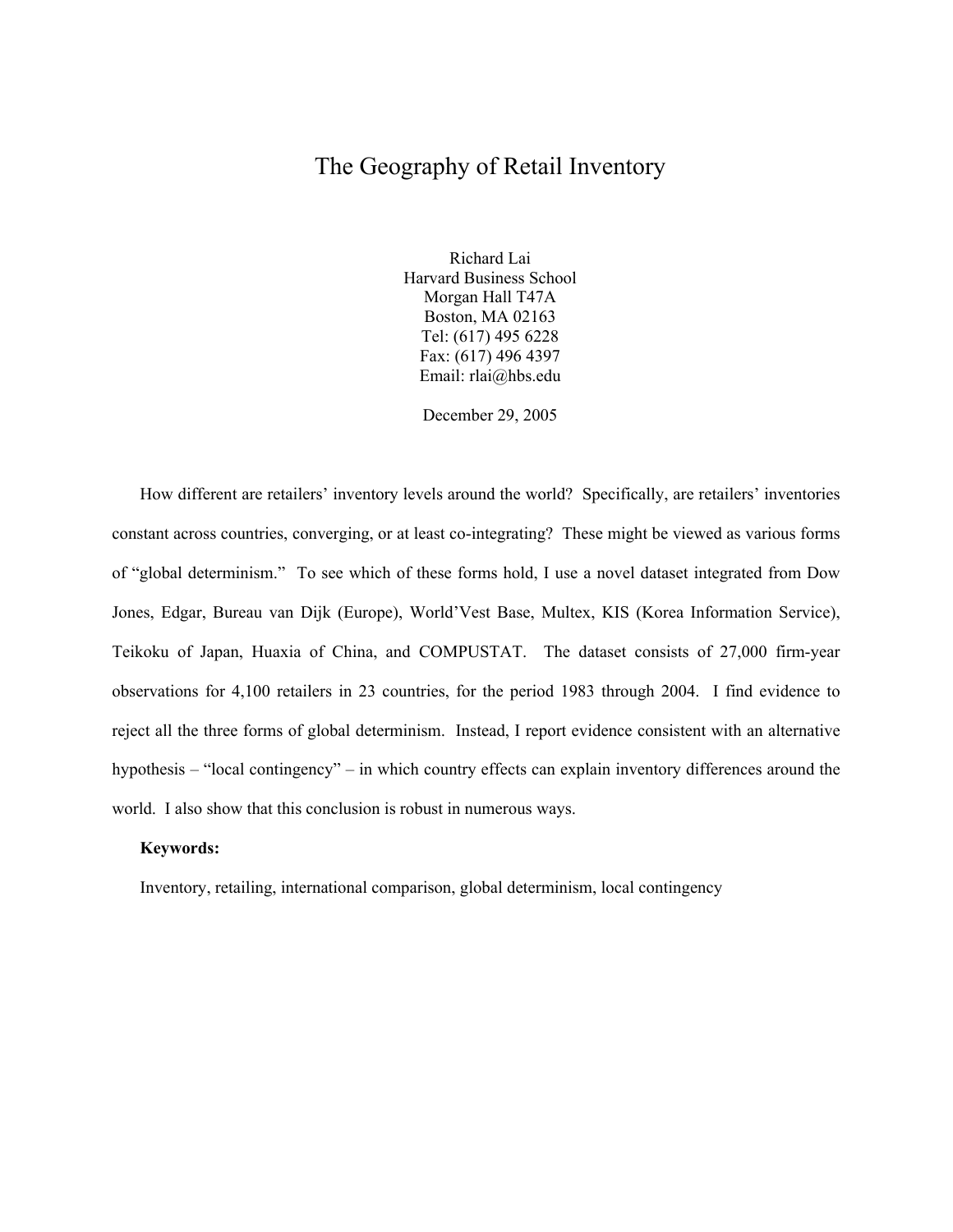# The Geography of Retail Inventory

How different are inventory levels in firms around the world? There are several reasons why this is an important question. First, it is important to determine just how well firms are doing in inventory management, given a spate of operational improvement programs – *e.g.,* just-in-time. This is also the motivation for a recent set of papers that uses the U.S. as a setting – *e.g.,* Chen, et al. (2005b), Gaur, et al. (2005), Netessine and Roumiantsev (2005), Rajagopalan and Malhotra (2001).<sup>1</sup> Operational improvement programs are not limited to the U.S., or Japan. Indeed, for years, firms in countries like Singapore, Taiwan, and more recently, Malaysia, have "Look East" (*i.e.*, toward Japanese management techniques) policies – often under government encouragement. Therefore, a study of firms around the world provides a more general understanding of how well such programs fare.

A second motivation speaks more directly to why it is important to study firms in countries other than the U.S. American firms are aggressively extending their supply chains internationally (*e.g.*, Prasad and Babbar (2000) for a survey on research in international operations management) or investing overseas. Back in the U.S., many of them also face increasing foreign competition, whether through imports or foreign firms establishing themselves in domestic markets. It is vital to understand how non-U.S. firms – whether supply chain partner, potential acquisition target, or competitor - are managing their inventory.

A third motivation concerns public policy. It is important to know whether country effects – such as infrastructure, institutions, demographics – matter to firm-level operational matters like inventories. For example, the World Bank is interested in whether such country effects influence the cost of doing business via the holding of inventories (see Guasch and Kogan (2004)).

In this paper, I choose to study retailers. Among many types of firms, retailers tend to hold large amounts of inventory. For example, the median U.S. retailer holds almost 20% of their cost of goods sold

 $\overline{a}$ 

 $1$  Other papers look at narrower sections of the economy. For example, Lieberman and Demeester (1999) study 52 Japanese automotive suppliers. Cachon and Olivares (2005) study inventory in the US automobile industry.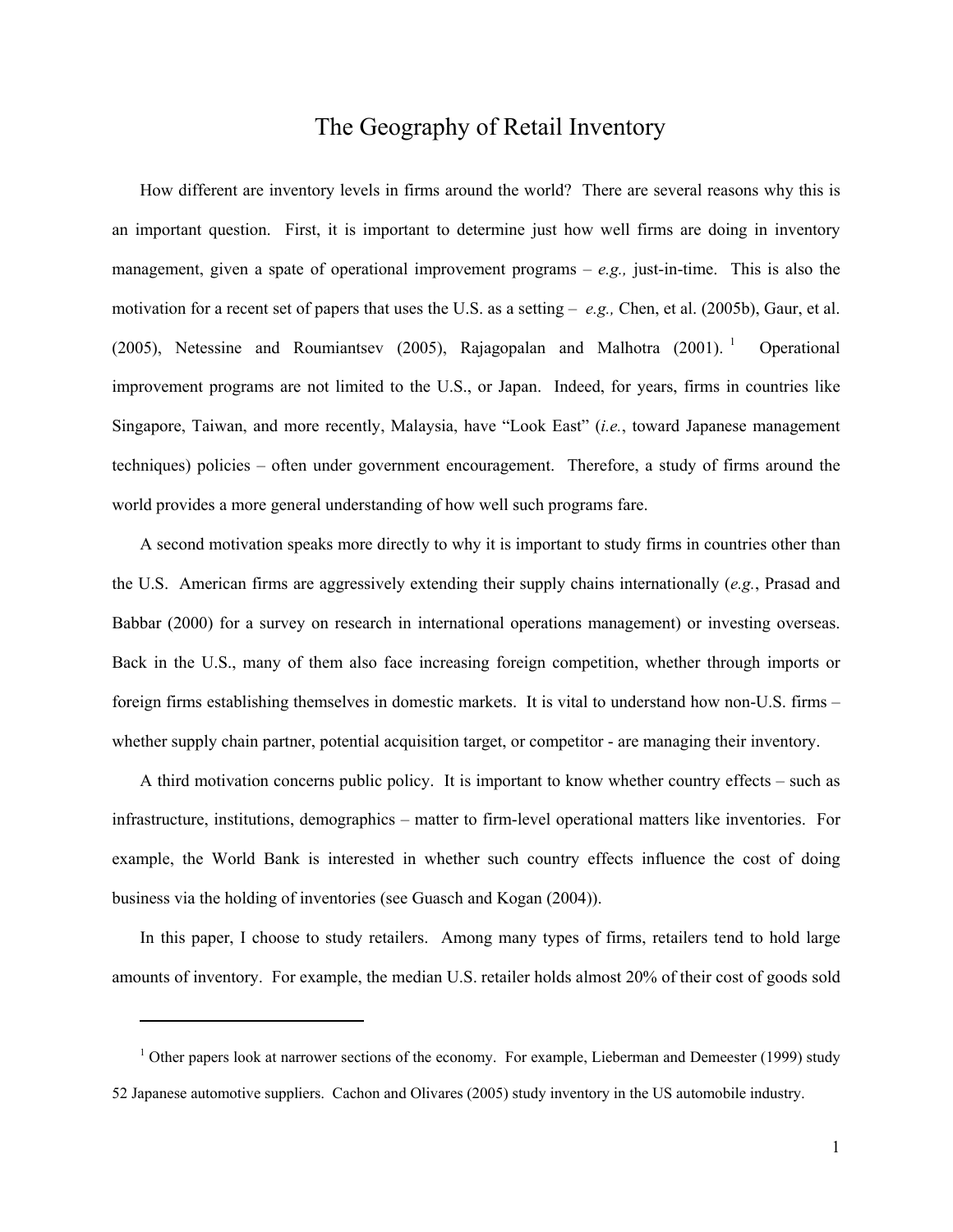as inventory (details later). U.S. retailers hold \$468 billion in inventories in November 2005, a shade more than the \$467 billion held by manufacturers (Commerce (2006)).

Conceptually, there are two broad hypotheses on what one would expect looking at inventory data around the world (see Khanna and Rivkin (2001)). The first hypothesis is "global determinism." In this view, technologies and constraints are similar enough across countries that one would not expect dramatically different inventory levels. There are plenty of anecdotal opinions consistent with this view. For example, Taiichi Ohno (1988) at Toyota says he thought of the famed *kanban* (看板) system after observing it in the U.S. Today, Zara in Spain models its fashion production and distribution system after Toyota's (Ferdows, et al. (2004)). Some modern statements of this view, usually in the literature on economic growth and cross-country comparison of technologies, are in Aghion (2004) and Islam (2003).

Pit against the "global determinism" view is a "local contingency" hypothesis. In this view, local conditions – infrastructure, institutions, etc. – create different equilibria for countries, so that inventory management could be persistently different around the world. This view is consistent with some theorists such as North (1990). There is some suggestive, although tangential, empirical support. For example, Bernard and Jones (1996) document that production technologies do not converge, even among OECD countries. Local contingency predicts that levels in inventory could be very different among countries.

In section 1, I articulate more nuanced hypotheses to be empirically tested, all using global determinism as the null. In "strong" global determinism, the hypothesis is that inventory levels are the same in all countries. In "semi-strong" global determinism, the hypothesis is that inventory levels might be different, but they are converging. In "weak" global determinism, the hypothesis is that inventory levels might not be converging, but they are still related in the long-term (i.e., co-integrated, in time-series definition). I call these three hypotheses using mnemonics: *constancy*, *convergence*, and *co-integration*. I bring to bear extant literature on these hypotheses, and embellish some of them. For example, I distinguish beta- and sigma-convergence in semi-strong global determinism, a distinction useful and borrowed from the economics of growth.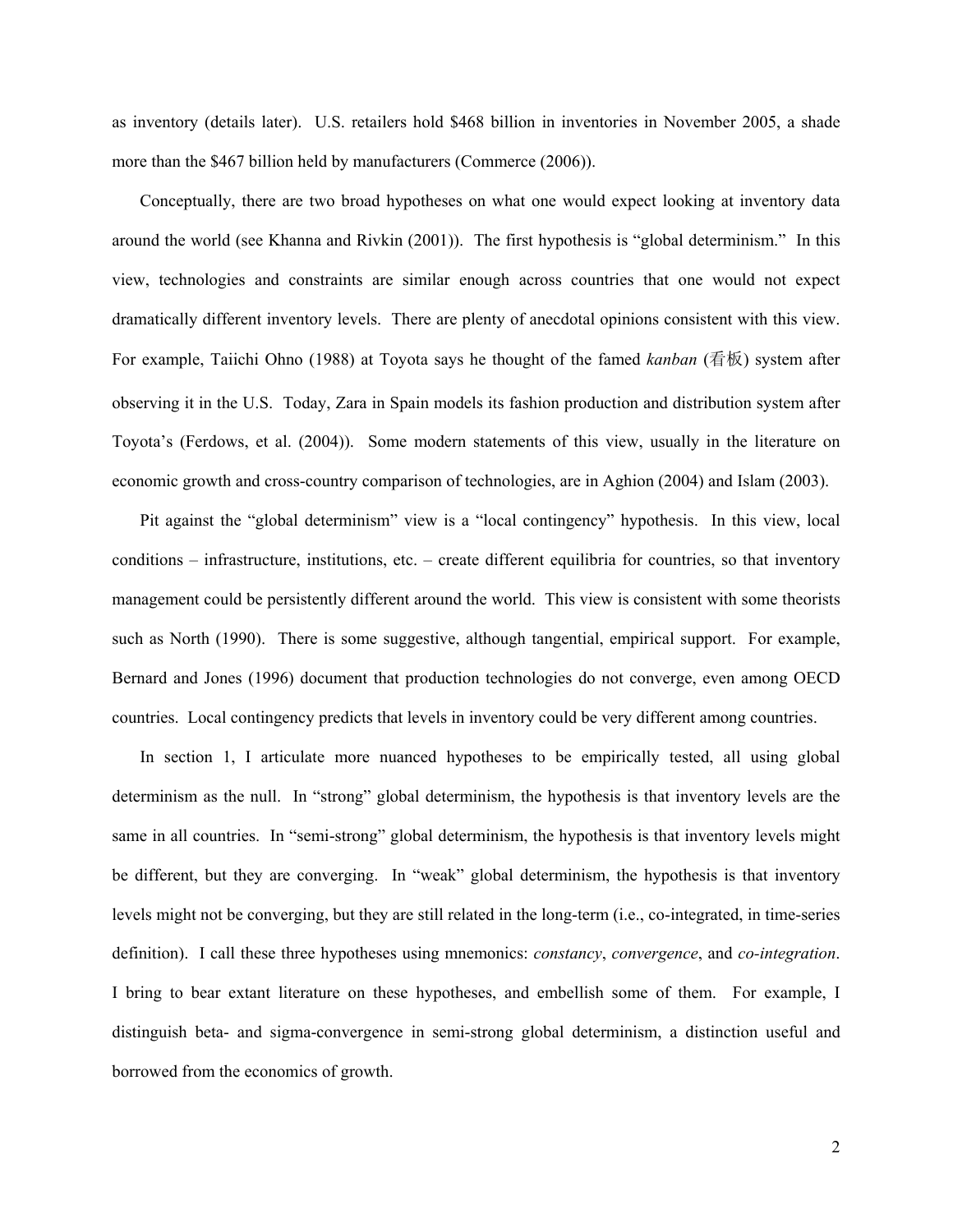In section 2, I describe some empirical antecedents that related to the above hypotheses. I find that the evidence for them is, at best, mixed.

In section 3, I describe how I assemble a dataset to document retailers' inventory levels and trends around the world, to see whether global determinism or local contingency prevails. The dataset includes more than 27,000 firm-year observations for 4,100 retailers in 23 countries, for the period 1983 through 2004. I assemble the dataset from a variety of sources, such as Osiris, COMPUSTAT Global Vantage, and a proprietary database of the World Bank. It has many features different from those used in earlier U.S.-based studies. First, it includes not just public but also private firms. Second, it includes detailed firm-level information on inventory, detailed operating financial information, and different accounting methods used (*e.g.*, cost accounting method, inventory accounting method). Third, it has country-level data, including not only macroeconomics but also on characteristics that might influence supply contracting and inventory policies, such as openness to trade (*e.g.*, customs and import duties as percent of tax revenue), rule of law (*e.g.*, percent of managers surveyed who lack confidence in courts' upholding property rights), or infrastructure (*e.g.*, total length of the road system in the country).

In section 4, I describe my empirical method. For robustness and to provide a sense of aggregation bias, I test the estimations at two levels of analysis: country (i.e., using the median-firm to represent each country) and firm (i.e., controlling for firm and industry heterogeneity). .I defer discussion of sensitivity tests, such as tests for sample selection bias, to a later section on robustness.

In section 5, I report evidence against all forms global determinism – constancy, convergence, or cointegration. However, there is some evidence of *regional* determinism. For example, in the cointegration test, I find that as many as 37% of the 192 country pairs have co-integrated levels at the 1% significant level (and as many as 74% at the 10% significant level). The interpretation is that while inventory levels are not co-integrated across all countries, they do seem to be co-integrated among subsets of countries.

In section 6, I report a number of robustness tests to rule out alternative interpretations. In particular, I run tests on sub-samples with homogenous accounting conventions and listing status to show that the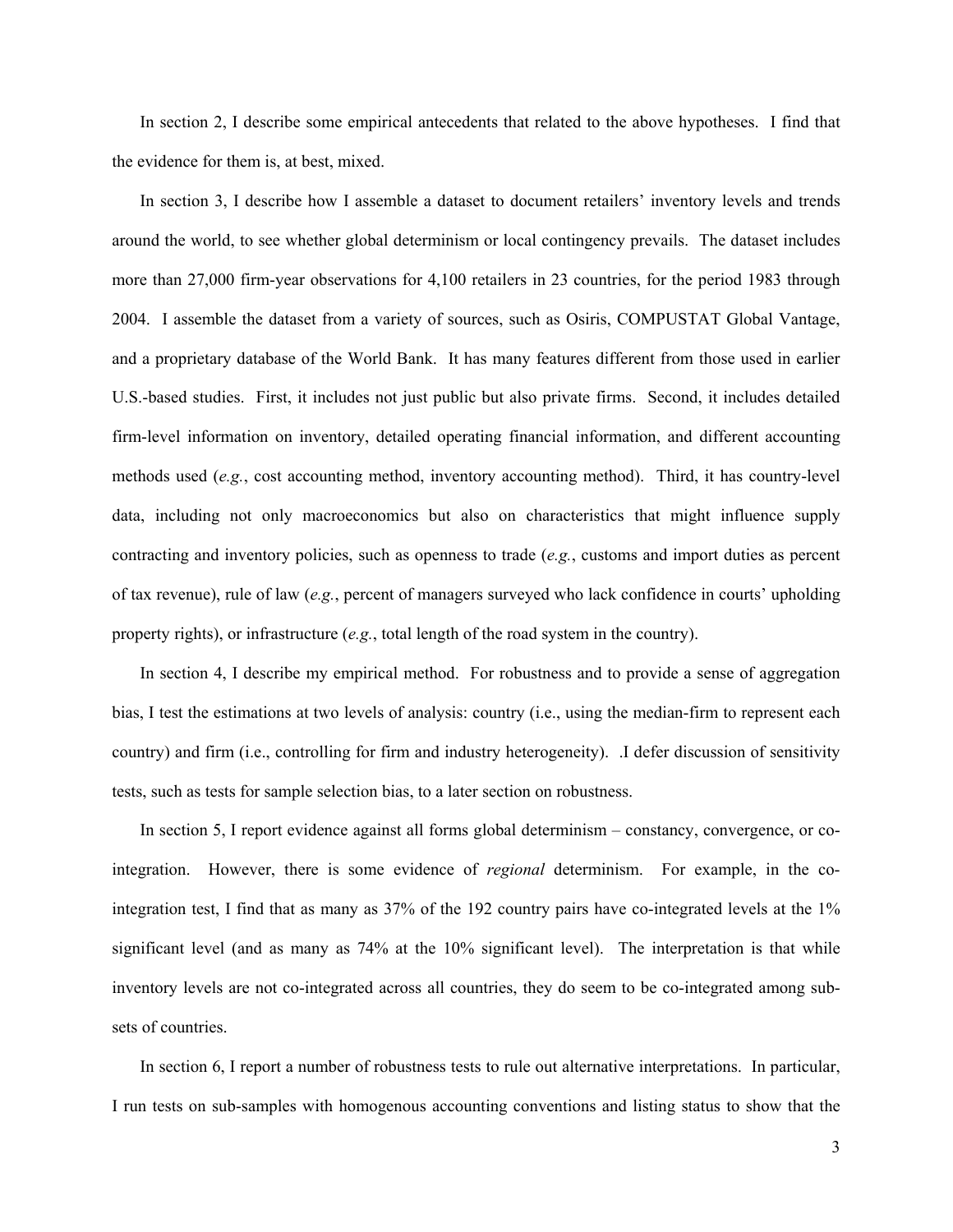results are not driven by systematic heterogeneity on these dimensions. I also run the Heckman correction procedure and report that the results are also not due to sample selection bias. To further bolster the claim that global determinism is rejected, I correlate country differences – after partialling out firm and industry heterogeneity – with country characteristics. In other words, I want to see if country differences are indeed driven by country effects. I use both least squares and differences-in-differences Tobit approaches. There is evidence that the differences in openness to trade, contracting environments, and to a lesser extent, physical infrastructure, are the most important explanations for differences among countries' inventory levels. Just as important (and perhaps surprisingly), some commonly thought explanations such as differences in economic development (*e.g.*, Guasch and Kogan (2004)), inflation, or interest rates do not explain these differences.

In section 7, I conclude with some theoretical and practical implications. I also discuss questions *not* answered in this paper. For example, I focus on *how different* are inventory levels across countries, and provide preliminary evidence on "why," in the form of country characteristics that correlate with inventory differences. But I have not answered *how much* of the inventory variance could be explained by country differences, as opposed to say, firm or industry differences. For example, firms could have different inventory levels due to country differences, but inventory differences due to firm or industry differences could be still larger. I have also not delved deeper into the causes or provided a theory for why there is co-integration among many countries, why some country pairs are more co-integrated than others, or why some characteristics matter more than others in explaining inventory differences. And I have not made the connection to performance. Nevertheless, in my judgment, the question in this paper – how different are inventories across countries – is the first order of business. Given the size of the task in rigorously addressing just this question, I leave other issues to further studies.

This paper makes two contributions to the literature. First, I extend the type of analyses done for the U.S. to 22 other countries. The key stylized fact uncovered in this study is that (many) countries exhibit some weak global determinism. Among firms in the remaining countries, the differences in inventories seem to be best explained by institutional differences – contracting environment, infrastructure – rather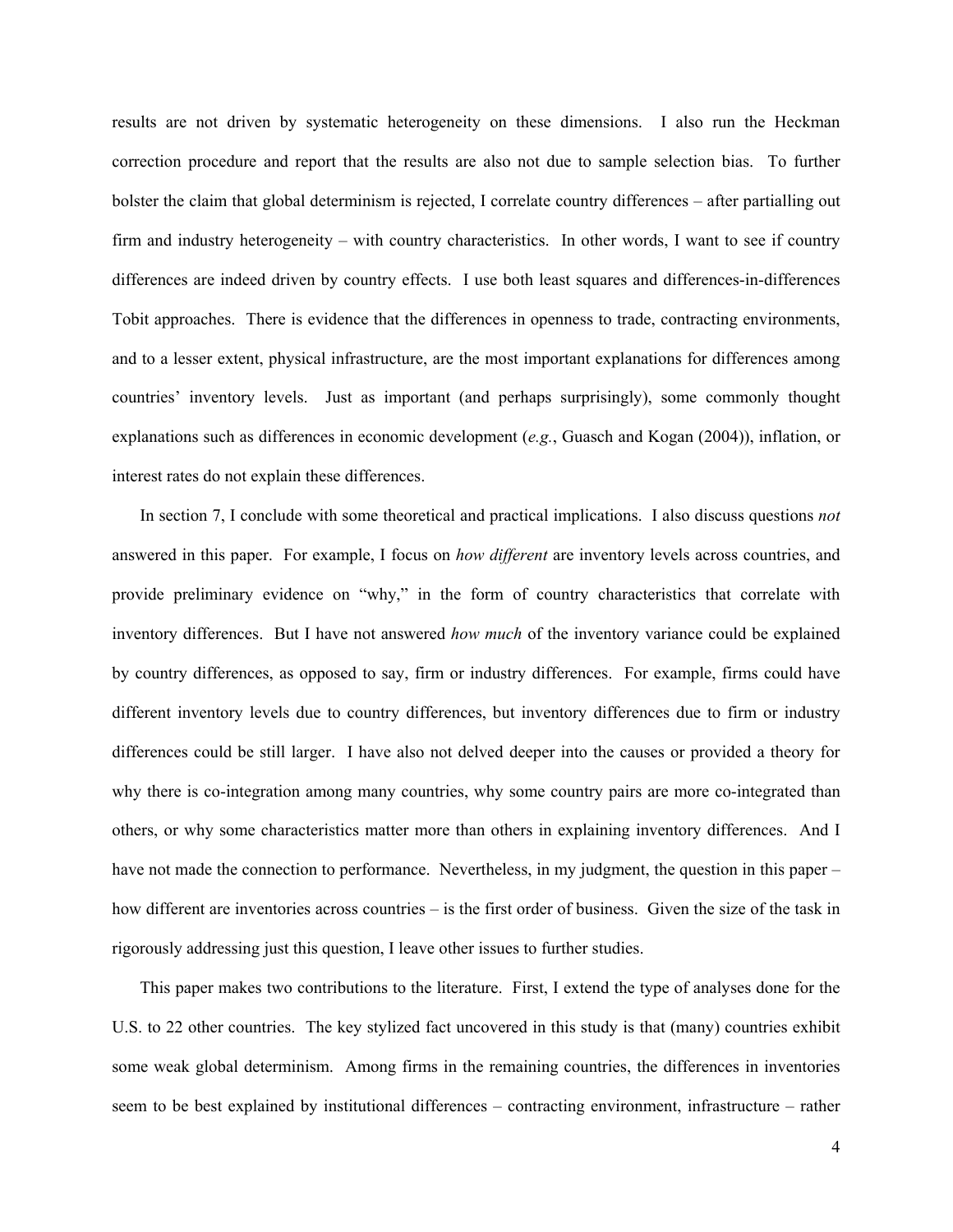than macroeconomic differences. A second order contribution is that set of staged hypotheses used to test what it means for two countries to have the "same" inventory levels. This framework of hypotheses could be used to test other areas of operational differences, such as firm differences in capacity investments or research & development spending.

#### **1. HYPOTHESES**

Given the importance of understanding operational management in other countries, whether from the perspective of MNCs or indigenous firms, it is important that we can rely on some basic facts about operations management around the world. Specifically, how different are inventory policies in firms around the world, as observed in levels and trends? I focus on inventory because it is "commonly used to measure performance of inventory managers, compare inventory productivity across [firms], and assess performance improvements over time" (Gaur, et al. (2005), pg. 181).

One way to characterize how different are inventories is to borrow a framework from the study of multinational businesses. In reviewing the case of multinationals, Ghemawat (2003) remarks that on the one hand, there is evidence "the observed levels of cross-border integration…are significant and in many cases have recently reached highs without historical precedence…[on the other hand,] "cross-border integration are also very far from complete and, extrapolating from historical rates of increase (not to mention recent setbacks), are likely to remain that way for a long time." (pg. 139)

Ghemawat's views characterize two competing answers - "global determinism" versus "local contingency." In the context of inventory management, forces for global determinism could include the cross-border integration of multinationals, as well as diffusion of management techniques such as those via cross-border mergers and acquisitions, cross-border competition, or training of managers. They could also include shocks that affect firms in all countries, such as global interest rates, freight prices that are subject to global oil prices, or global institutions like the World Trade Organization. All these affect firms' lead times, demand variability, service level requirements, and other factors that enter the inventory equation.

Forces for local contingency might include differences in markets, institutions, infrastructure,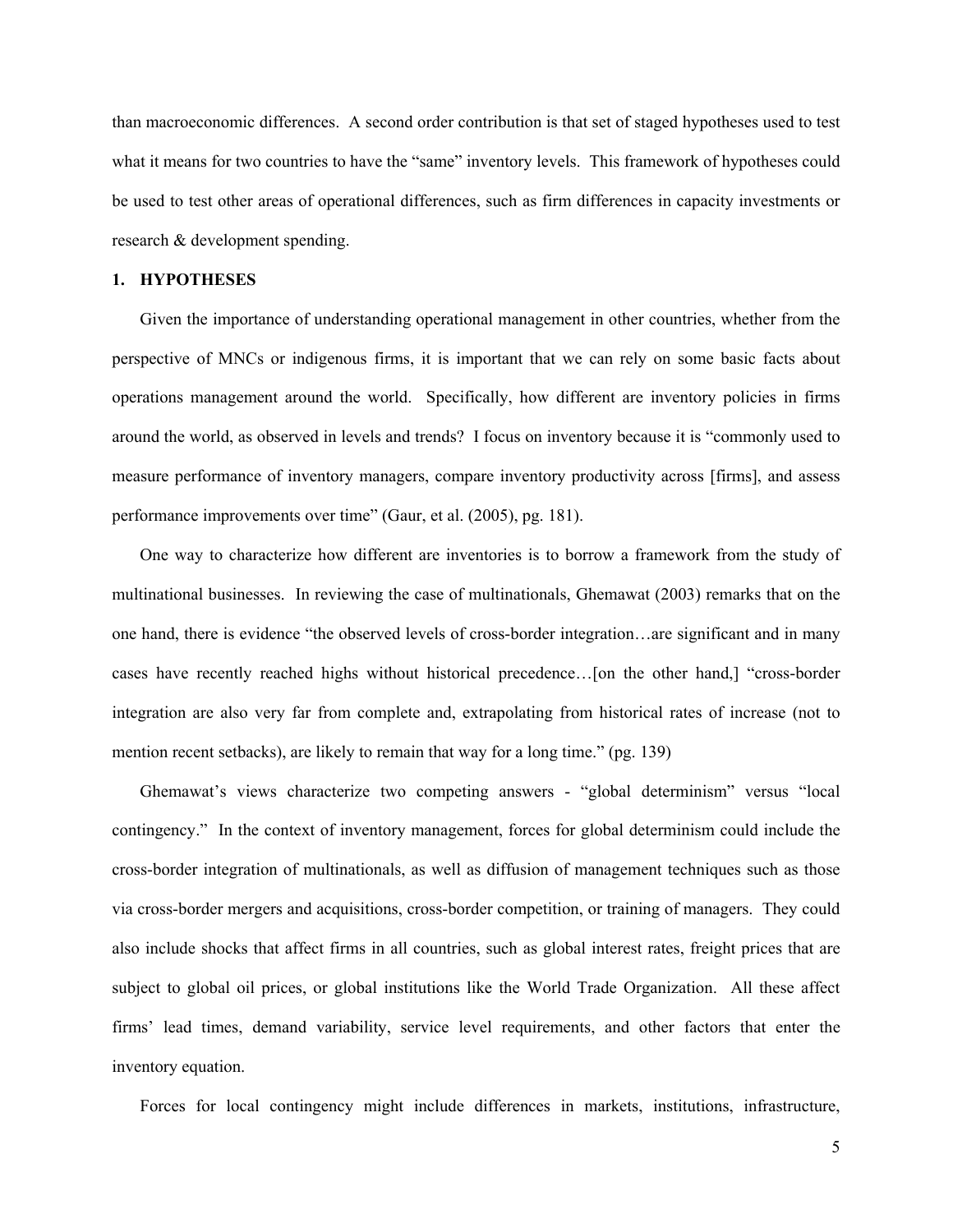demographics, and other geographic factors that impinge on firms' inventory management. For example, Goonatilake (1990) argues that firms in developing countries are more likely to operate in less competitive environments and therefore have less incentive to manage inventory tightly. Chikan and Whybark (1990) suggest that indigenous and cultural factors in South Korea, China, Hungary, and Western Europe lead to different inventory practices in these places. They also estimate that in China, only 4.7 to 12% of production is market-driven. Yi and Gershon (1988) describe how Chinese stateowned enterprises, who obtain their supplies on request to the government, have incentives to over-state their requirements. Kornai (1979) argues that soft budget constraints can explain why shortages and excess inventory appear in such countries. The lack of an efficient credit market also forces firms toward corner solutions.

The theoretical challenge in formulating the ideas of global determinism and local contingency is to operationalize them in ways that could be falsifiable with empirical testing. There seems to be no one standard way to say whether global determinism or local contingency prevails. Thus, I propose that a useful way is to consider varying degrees along a spectrum. Specifically, using global determinism as a null hypothesis, I propose a set of hypotheses ranging from "strong" global determinism" to "weak."

"Strong" global determinism predicts constancy. That is, inventory levels are predicted to be equal for all countries in a cross-section. This is not as far-fetched as it may sound, especially if one tests equality of inventory after controlling for firm and industry heterogeneity. Further, the idea that we have arrived at or are near global convergence is prevalent in many disciplines, from the macroeconomics of growth prior to "new growth theory" (*e.g.*, Fischer and Blanchard (1989)) to accounting standards and governance (Khanna, et al. (2006)).

"Semi-strong" global determinism predicts convergence. Inventory levels might be different, but tend to converge over time. As with the "strong" version, I shall test this hypothesis with and without conditional on firma and industry heterogeneity. This latter is reminiscent of unconditional versus conditional convergence in the literature on macroeconomic growth, in which the conditioning is on a country's endowments (see Islam (2003)). Borrowing again from that literature, I also make the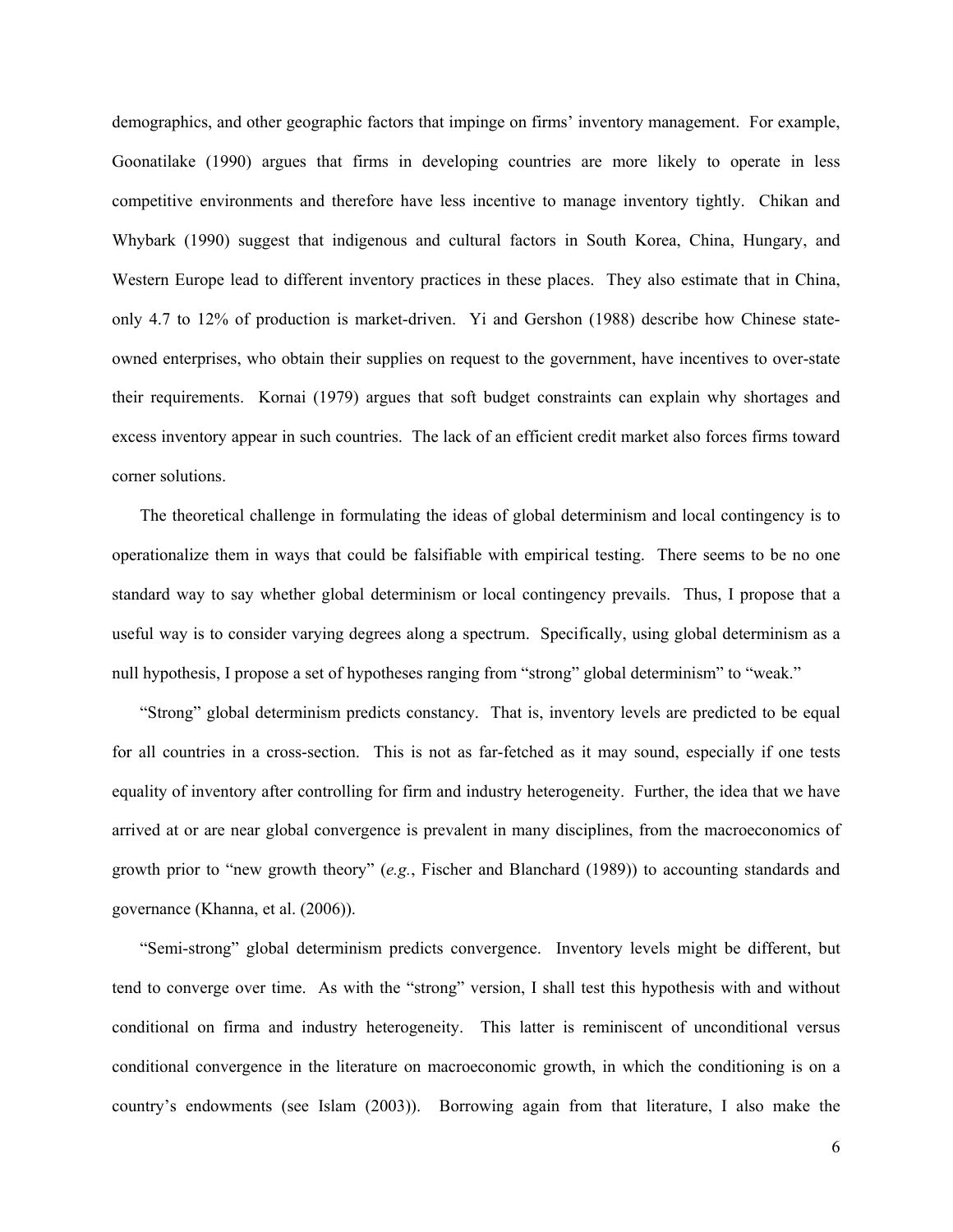distinction between beta and sigma convergence (*e.g.*, Barro and Sala-I-Martin (1992)). The intuition of beta convergence is that, in a reduced form, firms with higher inventories reduce their inventories faster. However, beta convergence is necessary but insufficient for sigma convergence, where the intuition is that the dispersion of inventory among firms is reduced. Certainly, in macroeconomics, it is welldocumented that countries exhibit beta convergence, but not sigma convergence (see Friedman (1992)). This could be due to random shocks, or that some poor countries grow faster enough to overtake formerly rich ones (see Acemoglu, et al. (2002)). The analogy to the story in this paper is that firms too, could experience reversal in how they stack up in inventory management, so that we may observe only beta, but not sigma, convergence in the data.

"Weak" global determinism predicts co-integration. The idea here is that even if inventory levels are unequal and not converging, they at least move together. The formal notion for this is co-integration – that is, the time series of the first difference in inventory levels for any two countries is integrated of order zero,  $I(0)$ .

## **2. EMPIRICAL ANTECEDENTS**

While I am not aware of any large-scale econometric study to uncover inventory differences around the world, a number of recent papers document the situation in the U.S. For example, Chen, et al. (2005b) and Rajagopalan and Malhotra (2001) look at inventory levels in the U.S. for manufacturers, and Gaur, et al. (2005) investigates likewise for retailers. There are also studies on individual countries other than the U.S., but these have focused on specific programs. For example, Lieberman and Demeester (1999) look at inventory reduction through just-in-time (JIT) programs at 52 Japanese automotive suppliers.

Cross-country studies tend to be specific to regions and programs. For example, Alles, et al. (2000) survey 116 plants worldwide, belonging to AT&T, Boeing, Chrysler, Ford, HP, and Kodak. Their focus is on the effect of reduced inventories through JIT, rather than levels and trends. Other JIT studies across countries find differences – both perceptual as well as real. Baillie (1986) and Daniel and Reitsperger (1991) provide empirical evidence for Japan versus the U.S., Billesbach, et al. (1991) for the U.K. versus the U.S., and Matsuura, et al. (1995) for Japan versus Finland. Sum and Yang (1993) also show that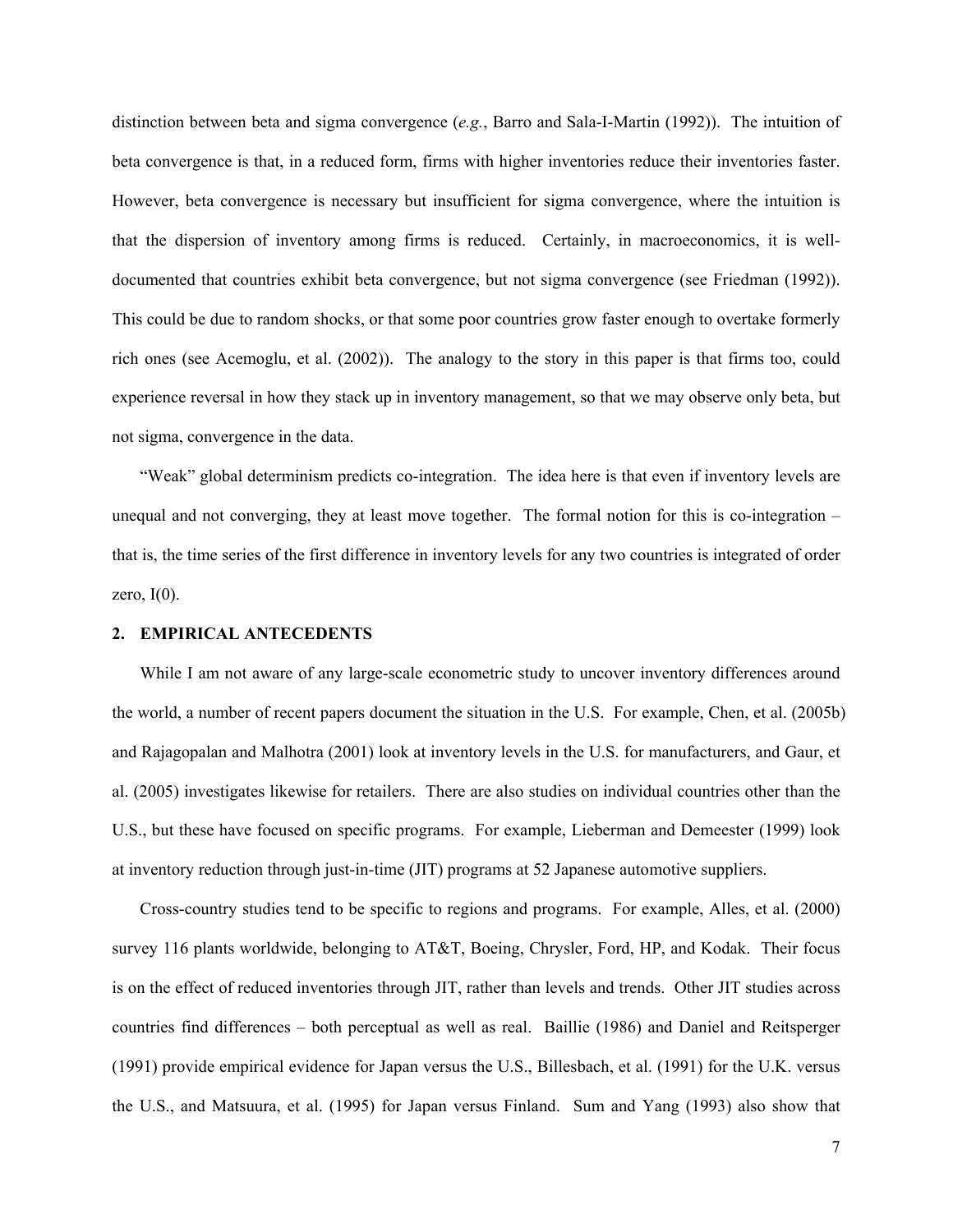implementation differences are large, for material resource planning (MRP) systems in the U.S. versus Singapore. Lieberman and Dhawan (2006) document the superior efficiency of Toyota over ten other auto manufacturers in Japan and the U.S., based on an analysis of WIP inventory. A few studies do look at inventory levels broadly, rather than tied to specific programs. For example, Chikan and Whybark (1990) survey firms South Korea, China, Western Europe and Hungary and conclude that more industrialized countries have lower inventory. Most of these papers are survey- or case-based, rather than use the large-scale econometric approach in this paper. Good coverage of these are in Prasad and Babbar (2000) and Prasad, et al. (2001).

Finally, our work is also related to research on inventory in economics. There, however, the emphasis is usually at the country or industry level, rather than our firm level. For example, West (1992) finds that inventory cycles in Japan and the U.S. are correlated. Also, there is a large literature on production efficiency across countries - *e.g.*, Caves (1992) and Jorgenson (1988).

To sum up, while there are many bodies of research from different angles, none directly address the questions this paper seeks to answer.

#### **3. DATA**

There does not appear to be a sufficiently deep single source of data for the purpose of my analysis. I assemble my dataset from a number of sources. The main one is Osiris, an integrated dataset that is in turn assembled from Dow Jones, Edgar, Bureau van Dijk (Europe), World'Vest Base, Multex, KIS (Korea Information Service), Teikoku of Japan, and Huaxia of China. It covers 38,000 listed and major unlisted and delisted companies worldwide, 30,000 of which are non-US companies. A particularly important feature of the dataset is that Bureau van Dijk offers data that standardized across countries. Standardization is done on one of three formats: Anglo, Continental, and Hybrid. I choose Anglo, since the majority of the countries fit into this without standardization). I supplement this with COMPUSTAT's Global Vantage, both to check that the comprehensiveness of the Osiris integrated dataset (COMPUSTAT turns out to be largely a subset of Osiris) and to obtain important information on accounting conventions each firm adopts. From the combined dataset, I extract only those in retail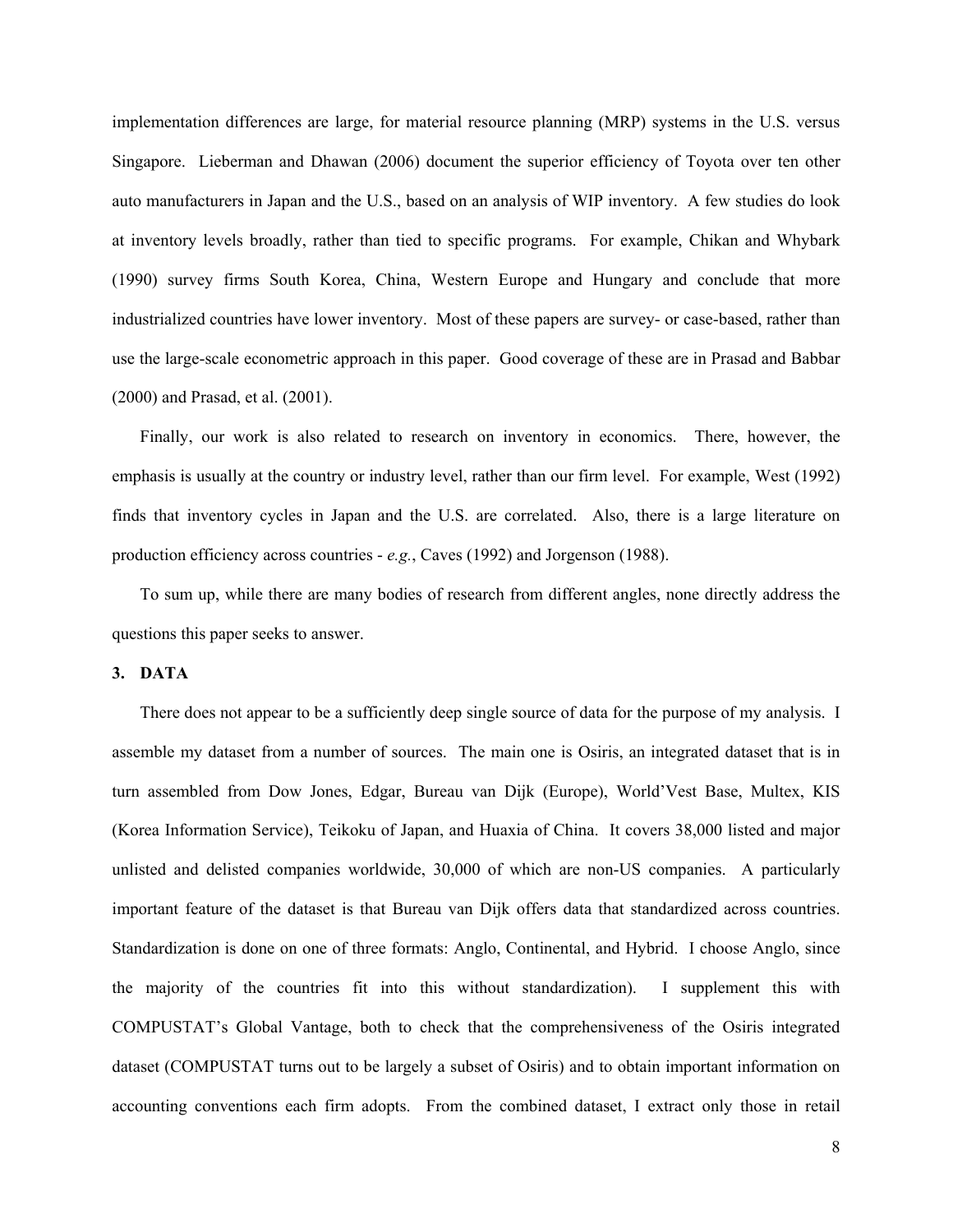(NAICS 2000 code 44 through 45). For a sense of the coverage of the dataset, COMPUSTAT claims that it covers "over 90% of the world's market capitalization, including coverage of over 96% of European market capitalization and 88% of Asian market capitalization." I set aside observations that do not have inventory information, and countries that have fewer than 100 observations. These observations are used later to test and correct for potential sample selection bias.

In Table 1, I summarize the resulting dataset, which includes more than 27,000 firm-year observations for 4,100 retailers in 23 countries, for the period 1983 through 2004. Unsurprisingly, panel (a) shows that most of the inventory for retailers is in the form finished goods: the median firm has finished goods inventory (scaled by COGS, cost of goods sold) at 0.13, while raw materials and work in progress inventories are negligible. The median firm has respectable financial performance, as reflected in its Tobin's *q* ratio being above 1. Also, minority interests are only 4%, consistent with evidence that most countries have firms owned by large block holders (see La Porta, et al. (1999)).

Panel (b) shows the distribution by country. A notable feature of this distribution is that it spans a range of countries – big (*e.g.*, US) and small (*e.g.*, Singapore), rich (*e.g.*, Sweden) and poor (*e.g.*, China). A concern about big countries is that "country effects" are harder to pin down. Does China's *average* infrastructure affect Yimin Department Stores in Shanghai as much as it does the Tianlong Group, which is in Taiyuan city in Shanxi province, one of the poorer ones in northern China? In a way, this is addressed by the dataset, which picks up more big firms situated in larger cities. While Shanghai's GDP per capita is US\$ 5,620, Taiyuan's is a respectable \$1,550 (even though Shanxi's average GDP per capita is \$900; all 2003 figures) (China Statistical Bureau, (2005)). Taiyuan, being a prefecture capital, also receives disproportionate investments in national funds for infrastructure. Of the 10 major national expressways built after 1978, Taiyuan is on two (Shijiazhuang-Taiyuan, Taiyuan-Jiuguan), just like Shanghai (Shanghai-Nanjing, Beijing-Shanghai) (Mao (1996)). A second way to address this "big country" issue is to simply re-estimate the models using only observations from small countries. I undertake the latter as a robustness test.

Panel (c) shows the listing status, an important component since many firms in emerging markets are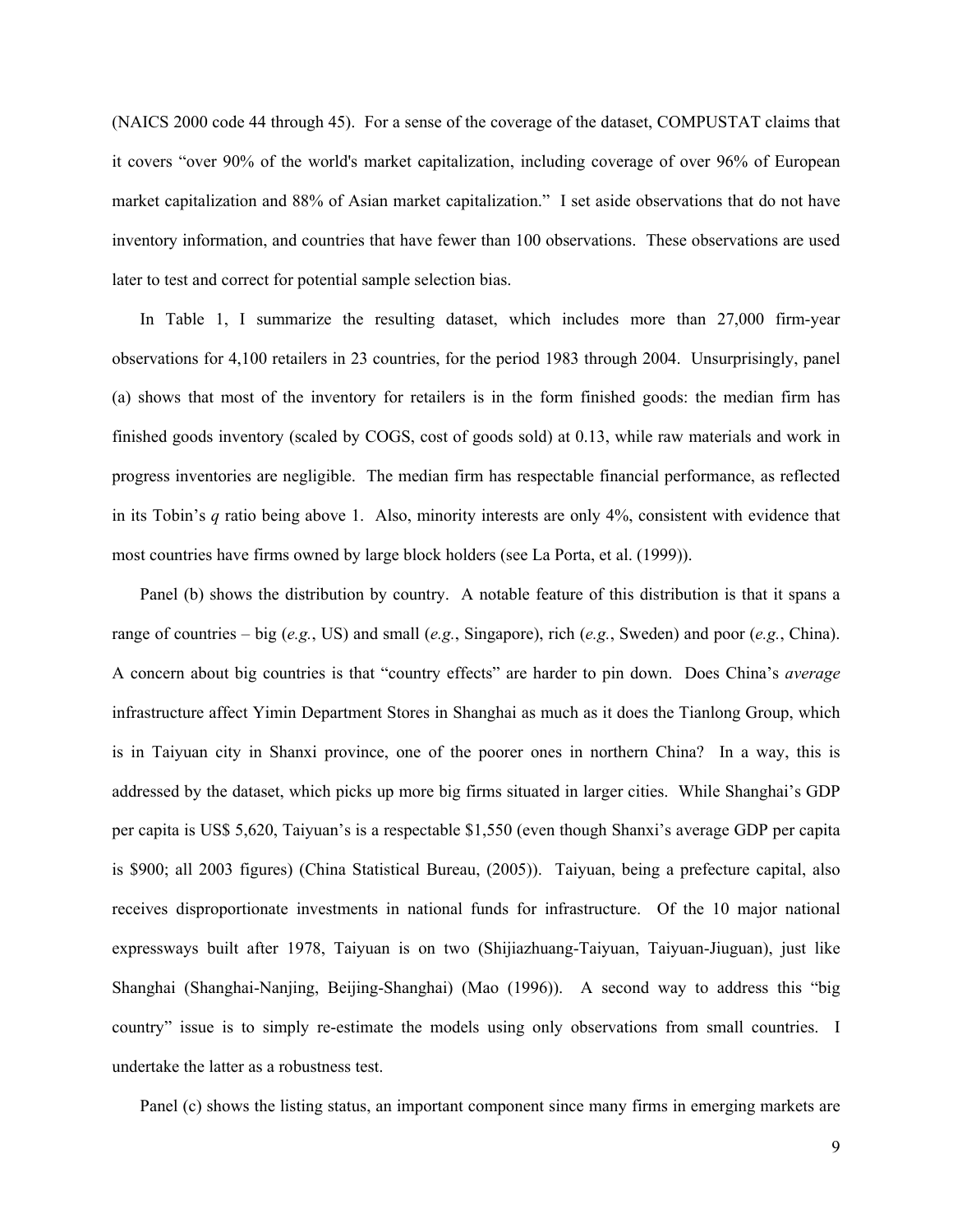private. For robustness, I shall later run estimations using sub-samples with homogenous status.

A key concern with cross-country comparisons is whether such comparisons are meaningful, given differing accounting conventions. I address this in two ways. First, by following the literature in dividing inventory by cost of goods sold (*e.g.*, Chen, et al. (2005b), Gaur, et al. (2005)), I can remove some variation that affects numerator and denominator in the same way. This is the approach I take in my baseline analyses. Second, in robustness checks, I marshal detailed information about various conventions our firms take and conduct analyses for sub-samples in which firm-years have the same conventions. In panels (d) and (e), I report the accounting conventions employed. These are used to construct the sub-samples.

Panel (f) shows country characteristics from country-year observations in a dataset that is later joined with the firm-year dataset for analysis. This country-year information is from the World Bank Indicators, who in turn obtained the information from national statistical agencies around the world. Consistency is ensured to a reasonable extent. For example, all agencies compile data according to at least the 1968 SNA (System of National Accounts), even as more and more are adopting the 1993 SNA. Furthermore, "data are shown for economies as they were constituted in 2003, and historical data are revised to reflect current political arrangements."

#### **4. METHOD**

For each of the hypotheses on constancy, convergence, and co-integration, I test at the country level (*e.g.*, compare if inventories of the median-firms are equal) and at the firm level (*e.g.*, test if country effects in a regression of firms' inventories on firms' countries are significant). The purpose of the country level test is to check against results in the (mostly economics) literature, and to see if there is aggregation bias, compared with the firm level tests. My claims are based on the firm level tests, since it is at that level that I can control for firm and industry heterogeneity.

I first test "strong" global determinism (constancy). At the country level, I use a Kruskal-Wallis test to check if inventories (scaled by COGS) among the countries' median firms are equal. For robustness, I calculate the medians using a variety of time periods, including in year cross-sections and over the entire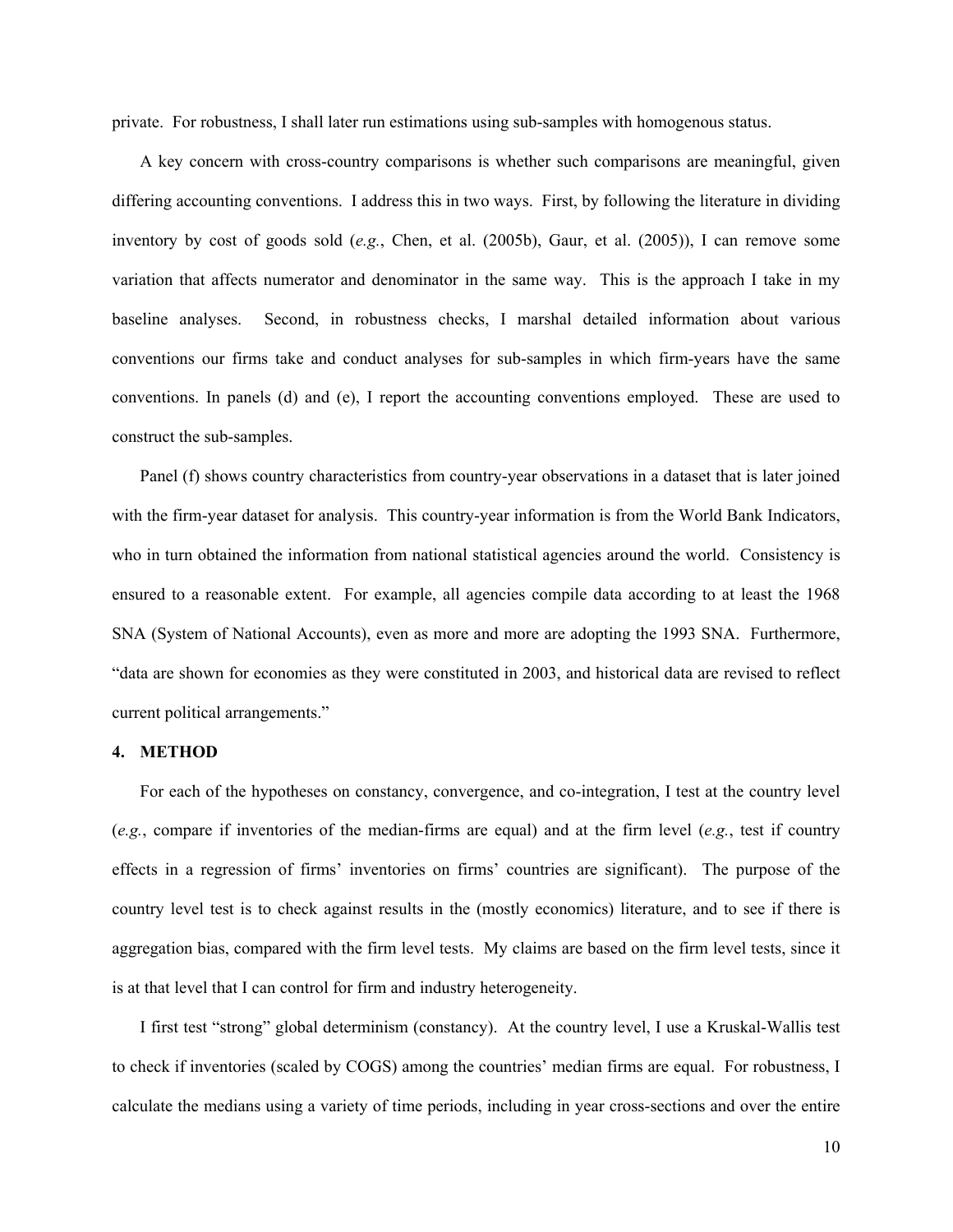period. At the firm level, I control for firm and industry heterogeneity:

(1) 
$$
LOGINVENTORY_{\text{cift}} = COUNTRY_c + YEAR_t + INDUSTRY_i + GROSSMARGIN_{\text{cift}} +
$$

 $CAPITALINTENSITY_{\text{cift}} + SALESGROWTH_{\text{cift}} + \varepsilon_{\text{cift}}$ ,

where *INVENTORY*<sub>*cft*</sub> is the inventory for firm  $f$  in country  $c$  in year  $t$ , scaled by contemporaneous cost of goods sold, *COUNTRYc* and *YEAR<sup>t</sup>* the country and year effects, *GROSSMARGINcift* is gross profit divided by sales, *CAPITALINTENSITY<sub>cift</sub>* is total inventory divided by the sum of total inventory and property, plant, and equipment, and *SALESGROWTHcift* is the year-on-year sales growth, and *εft* is assumed to be white noise. I use these last three as firm controls given the evidence by Gaur, et al. (2005), who report that these account for over 97% of firm variation<sup>2</sup>. Notice that I cannot use firm fixed effects here, since my variable of interest is country, which is a time-invariant firm characteristic.

I test constancy using an *F-*statistic for equality of all country effects. All estimation for this as well as subsequent models (unless otherwise stated) is done with robust Huber-White standard errors, and clustered around industry to minimize serial correlation.

I next test semi-strong global determinism (convergence). At the country level, beta convergence holds if *MEDIANINVENTORYct* is signed negative in the reduced form model below:

(2)  $\Delta \text{MEDIANINVENTORY}_{ct} = \text{MEDIANINVENTORY}_{ct} + \text{COUNTRY}_{ct} + \varepsilon_{ct}$ ,

 $\overline{a}$ 

where *MEDIANINVENTORYct* is the median-firm's inventory (scaled by COGS) for country *c* in year *t*, ∆ the difference operator, *COUNTRYc* are country fixed effects, and *εct* is assumed to be white. Sigma convergence holds if *SD(MEDIANINVENTORY<sup>t</sup> )* is smaller than one in the ARIMA(1) specification:

 $2^2$  Two qualifiers need to be made. First, they also include a fourth variable, sales surprise. This is not available for most countries. However, it is hard to imagine that these are correlated with country effects, so there does not appear to be an unambiguous story to suspect systematic omitted variable bias. Second, their evidence is only for U.S. retail industries. Again, one has to argue that there are specific omitted variables that correlate with country effects, my variables of interest. Importantly, I replicate Gaur, et al. (2005) with my dataset, regressing inventory on firm and year fixed effects with the three variables, and obtain a comfortable 87.5% adjusted *R*-squared.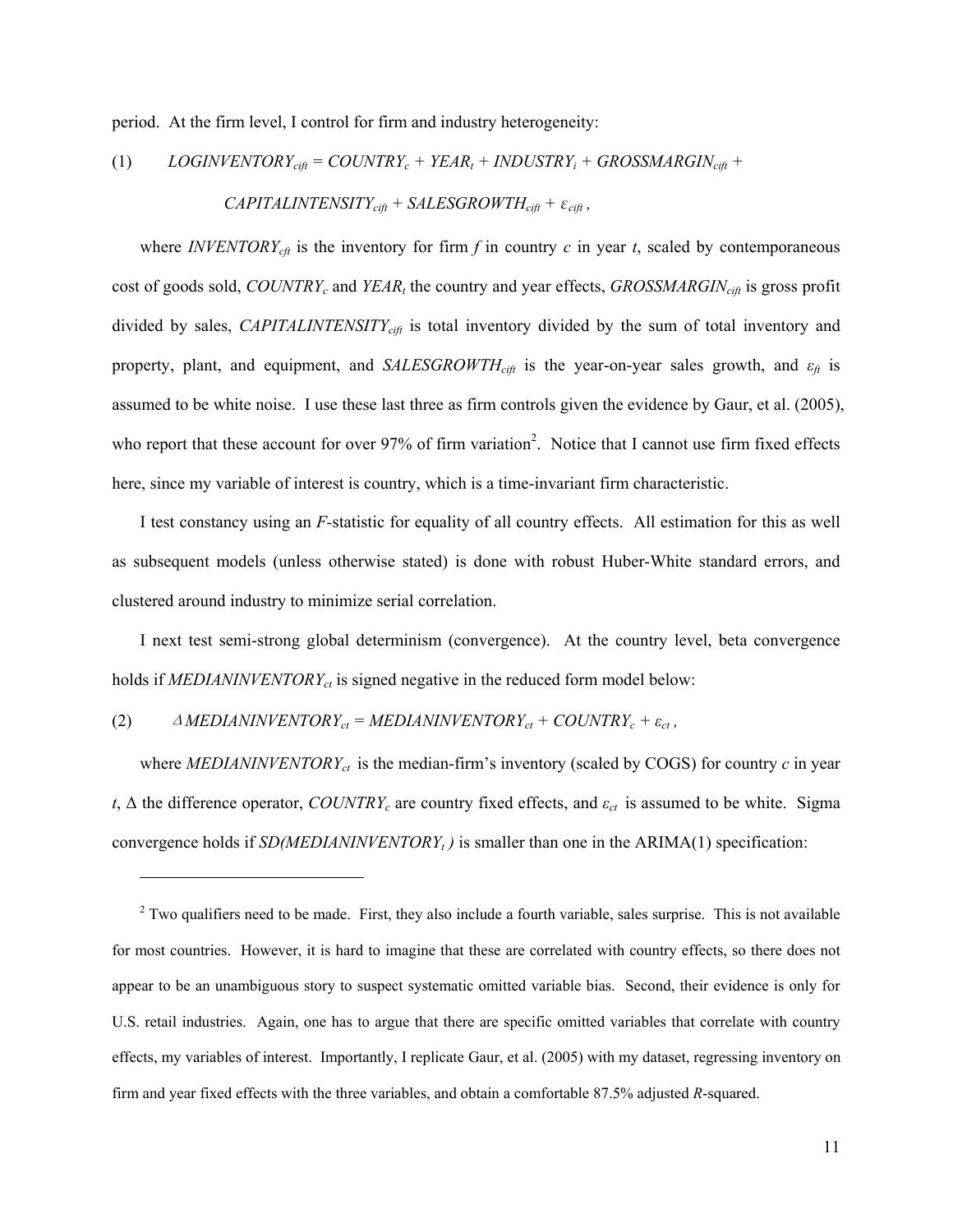#### (3)  $SD(MEDIANINVENTORY<sub>t+1</sub>) = SD(MEDIANINVENTORY<sub>t</sub>) + \varepsilon_t$ ,

where SD is the standard deviation across countries. The corresponding tests at the firm level are similar, replacing *MEDIANINVENTORYct* with country effects from equation (1).

Lastly, I test weak global determinism (co-integration). At each of the country and firm levels, I test if country trends are the same, and then if inventory levels are co-integrated. At the country level, the trend test involves examining the interaction of *COUNTRYc* (country effects) on *YEARct*(trend):

(4) *MEDIANINVENTORY<sub>ct</sub> = COUNTRY<sub>c</sub> + COUNTRY<sub>c</sub> × YEAR<sub>ct</sub> + YEAR<sub>ct</sub> + 
$$
\varepsilon_{ct}
$$
.*

In the co-integration test, I first find the co-integration factor *β.*for each pair of countries 1 and 2:

$$
(5) \qquad C_{1\_}YEAR_t = \mu + \theta.YEAR_t + \beta.C_{2\_}YEAR_t + \eta_t,
$$

where C1\_*YEAR*<sup>*t*</sup> and *C*<sub>2</sub>\_*YEAR*<sup>*t*</sup> are median-firm inventory levels of the countries in year *t*. Then, I run augmented Dickey-Fuller tests are on the 192  $\eta_t$  to see if they are I(0). The null is rejected if it is not the case that all 192 Dickey-Fuller statistics exceed their critical values.

#### **5. BASELINE RESULTS**

I describe the results in the order of the hypotheses. Figure 1 compares the inventory (scaled by COGS) of each country's median firm in the year 2004. Data for other years and the entire period are similar and are unreported. The key message is that the inventories do not seem to be constant across countries. Greece's level (0.36) is more than seven times that of Korea's (0.06). Also, this range is much larger than the world median of 0.23.

In Table 2, I report statistics for more formal between-country comparisons of medians. Panel (a) shows country level tests. In the top-most row, the median-firm inventory is calculated from all years combined. In the second row, I calculate country medians in the year 2004 cross-section. The test statistics easily defeat the null that medians are equal among countries, at the 0.1% significance level. Cross-sections for other years produce the same qualitatively results and are not reported. Panel (b) reports results for firm level tests. Many of the coefficients in the table are statistically not different from zero. However, an *F*-test that all the coefficients are equal (*e.g.*, to zero, or any other value) is rejected at the 1% level. I interpret these as evidence to reject constancy of inventories across countries.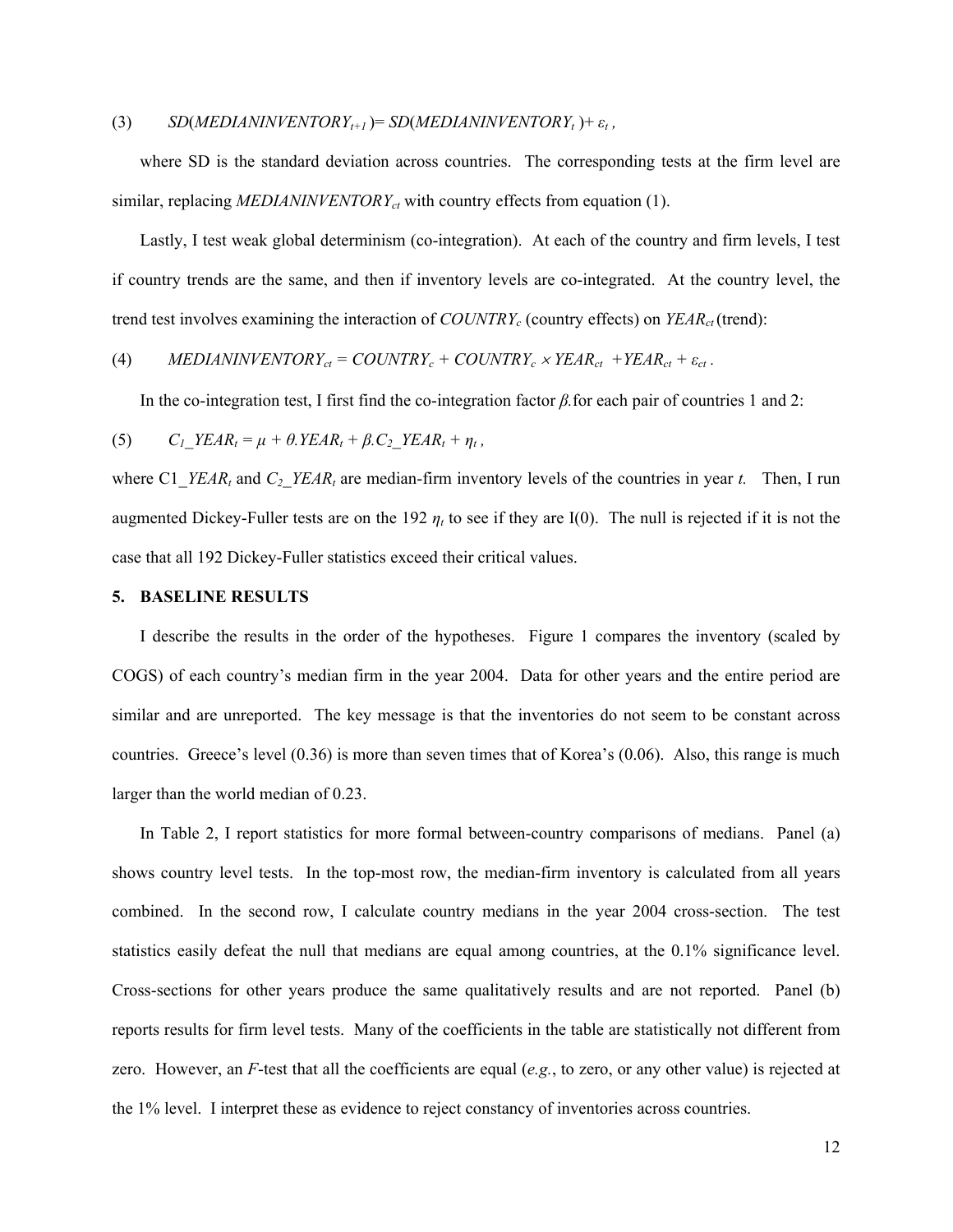In Table 3, I test of the convergence hypothesis. In panel (a), the coefficient for *MEDIANINVENTORYct* is positively signed, suggesting that country medians are *diverging*. The test for sigma convergence is not statistically significant. Panel (b), which reports firm level results, gives qualitatively the same findings. Taken together, I interpret these as evidence rejecting convergence.

In Table 4, I report the co-integration results. In panels (a) and (b), I show tests at the country level. Panel (a) tests whether country trends are the same. Although most countries have statistically insignificant trends<sup>3</sup>, a joint test that all trends are equal is rejected at the  $1\%$  level. Panel (b), I report the portion of country pairs that exhibit co-integration in their inventory levels. Although a good portion – 29.7% of the cells, at the 1% significance level – are co-integrated, this is clearly not *global* determinism in which all countries are co-integrated. In the next section on robustness analysis, I check if a looser *regional* determinism claim could make sense. In panels (c) and (d), I repeat the same using firm level analyses. Panel (c) shows that most country trends, corrected for firm and industry heterogeneity, are statistically indistinguishable from zero. But again, a joint test that the trends are equal is rejected at 1%. Panel (d) likewise shows that only 31.2% of the cells are co-integrated. Taken together, I interpret all these as evidence that even weak global determinism can be rejected.

#### **6. ROBUSTNESS ANALYSES AND DISCUSSION**

 $\overline{a}$ 

Some types of robustness checks are already reported in the previous section. For example, I calculate medians using different time periods, and estimate models at both the country and firm levels to see if there is aggregation bias (there does not seem to be any). In this section, I report results of a more complete check for robustness, in several ways. First, I check if the sample is not representative of smaller sub-samples. In Table 5, panel (b), I report an example, in the test of strong global determinism at the country level (*i.e.,* compared with Table 2, panel (a)). Specifically, I run the median-equality tests

 $3$  The statistically insignificant U.S. trend obtained here is consistent with that in Chen, et al. (2005a). In three specifications shown in their Table 2, two returns statistically insignificant trends (indeed, one is signed positively and the other negatively) and the third is significant and negatively signed.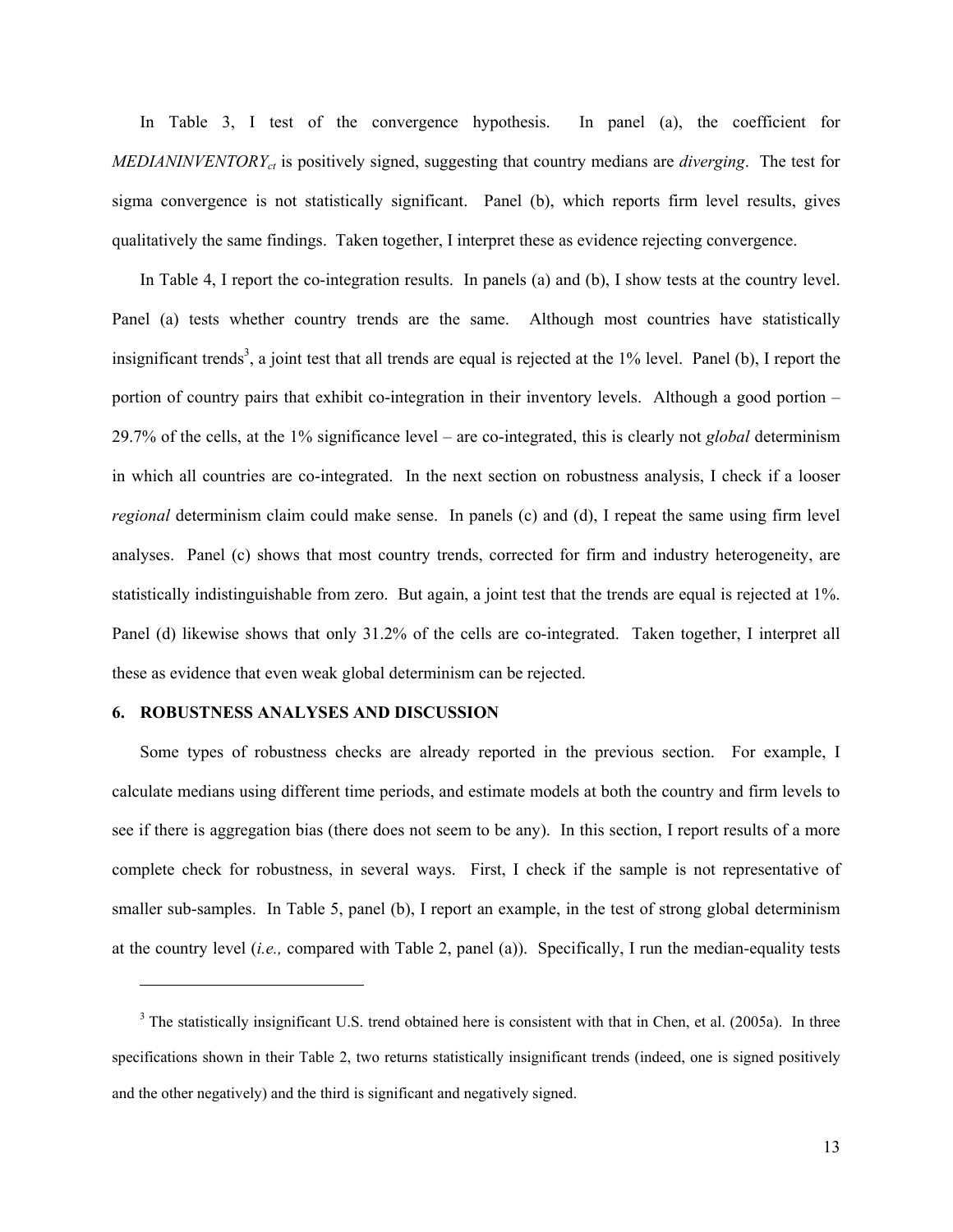on sub-samples of just listed and just non-listed (delisted or unlisted) firms. As the panel reports, the null that country medians are the same is rejected for both sub-samples. The other sub-samples I use include those by cost accounting and inventory accounting methods. All these are used for the suit of tests presented earlier. The results are qualitatively unchanged, so I do not report them here.<sup>4</sup>

If the previous robustness test is to check if the conclusions might not apply to sub-samples, the second test is to check if the baseline sample is biased. Heckman (1979) proposes a correction procedure that is now standard in the literature. It involves a first-stage probit modeling of the selection of observations into the sample, followed by a second-stage correction of the structural equation, conditional on selection. The selection model I use is:

(6) 
$$
SELECTED_{ft} = YEAR_{ft} + COMPUSTAT_{ft} + ASSETS_{ft} + \varepsilon_{ft},
$$

where  $COMPUSTAT<sub>f</sub>$  is an indicator variable for whether the observation comes from COMPUSTAT, and  $ASSETS<sub>f</sub>$  is the total assets of firm *f* in year *t*. The intuition for this is that my baseline sample might contain observations that are systematically skewed by year, whether they are in COMPUSTAT (as opposed to Osiris), or size (with assets as a proxy). The addition of other regressors diminishes the strength of specification, as indicated by lower adjusted *R*-squared. In Table 5, panel (a), I show an example of the correction for strong global determinism at the firm level test (*i.e.,* to be compared with the baseline in Table 2, panel (b)). I report only the comparison for this test because it shows the biggest potential for possible sample bias, as shown in the inverse Mills ratio. Even here, the ratio of 0.094 is not statistically significant; the standard error is 0.052. Further, the earlier findings – that the coefficients are collectively and mostly individually indistinguishable from zero – stand up to the correction.

The third kind of robustness test is to check alternative interpretations of the claims. One concern is that the meaning of "geography" to firms in large countries could be vague. I re-estimate the results using a sub-sample of small countries, using several thresholds, including one with countries with less than the median area and another with just the smallest 5 countries (Singapore, Hong Kong, Netherlands,

 $\overline{a}$ 

<sup>&</sup>lt;sup>4</sup> All unreported results are available from the author.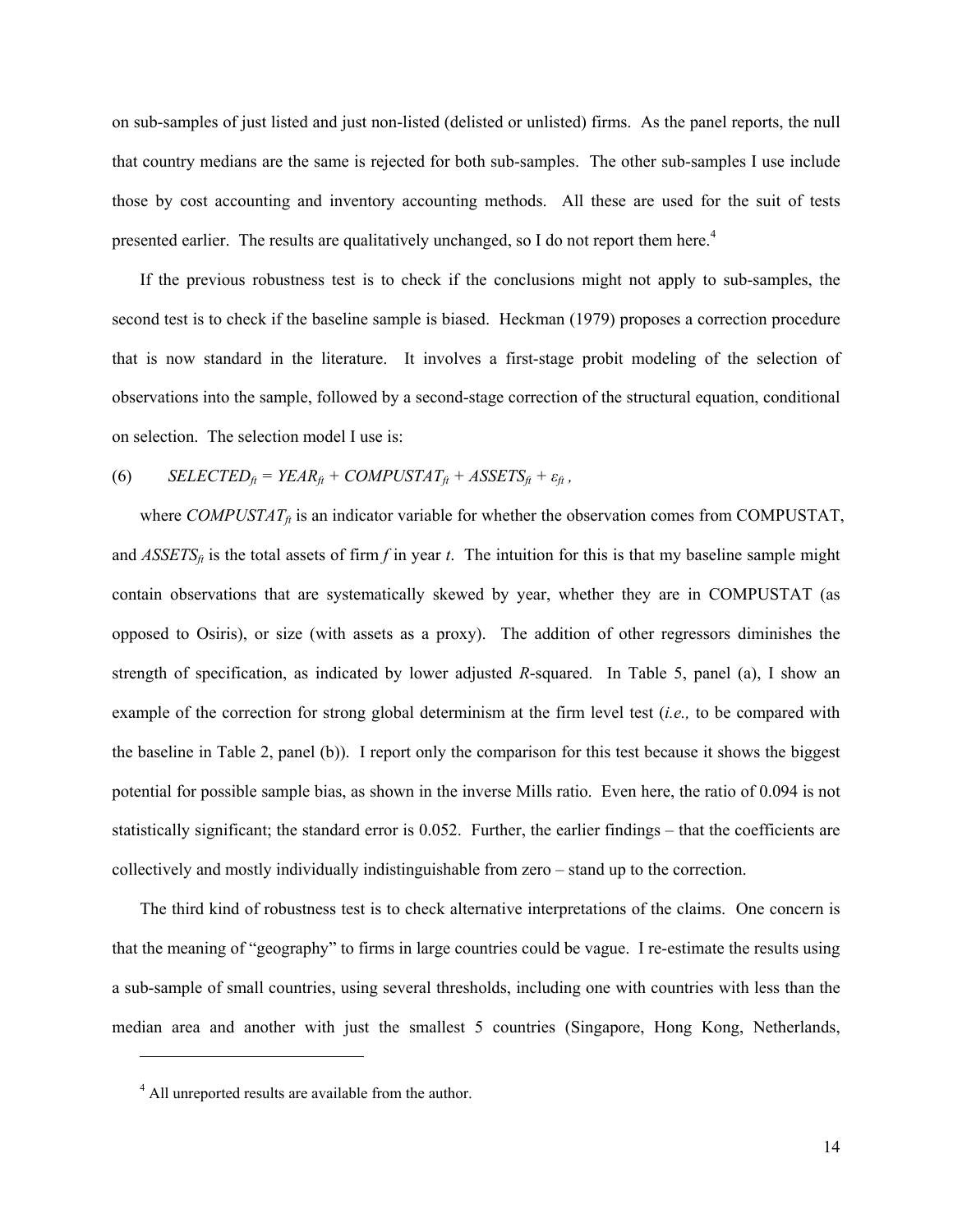Denmark, Ireland). The former is reported in panel (c), although all sub-samples produce the same qualitative result. The test replicated in panel (c) is the convergence test at the country level. As before, it appears that there is beta *divergence*, and there is no evidence of sigma convergence.

Since the claim is to reject global determinism, another robustness check is to check for local contingency (rejecting global determinism does not mean accepting local contingency). To do this, I see if inventory differences indeed correlate with country differences. I use both least squares and differences-in-differences Tobit approaches. The least squares approach assumes that inventory has an affine relationship with country characteristics. It is reported in Table 6, panel (a), where I show results of a specification using firm fixed effects and another using OLS. The advantage of using firm fixed effects is that model removes all time-invariant firm, industry, and country effects. Since it removes even country fixed effects, it has low power in discerning a correlation between inventory and country characteristics. Unfortunately, this is exactly what happens as shown in model (1). Model (2) uses:

(7)  $LOGINVENTORY_{\text{cift}} = YEAR_t + INDUSTRY_i +$ 

 *GROSSMARGINcift + CAPITALINTENSITYcift* +*SALESGROWTHcift + GDPGROWTHcift + LOGINFLATIONcift + LOGINTERESTcift + LOGGDPCAPITAcift +*   $LOGTRADE/GDP_{\text{cift}} + LOGPHONE_{\text{cift}} + LOGCHONE_{\text{cift}} + \varepsilon_{\text{cift}}$ .

As before, I control for year and industry effects. I also control for firm effects as before, using gross margin, capital intensity, and sales growth. The coefficients are signed as what I expect. For example, looking at model (2) for aggregate inventory, the variables that lower inventory are inflation, and (very weakly) GDP per capita and physical infrastructure (*LOGAIR*). The result for inflation is consistent with Chen, et al. (2005b) and the result for GDP per capita consistent with Guasch and Kogan (2004), although the latter's analyses are at the industry level. Importantly, the country characteristics are collectively significant. The *F*-statistic is 11.74, with a *p*-value close to zero. However, the economic significance is not high. The coefficients can be interpreted as elasticities. For example, a 1% improvement in physical infrastructure (*LOGAIR*) is correlated with only a 0.06% reduction in inventory. Finally, the country characteristics produce only a small incremental adjusted *R*-squared of 5.8% over a model without the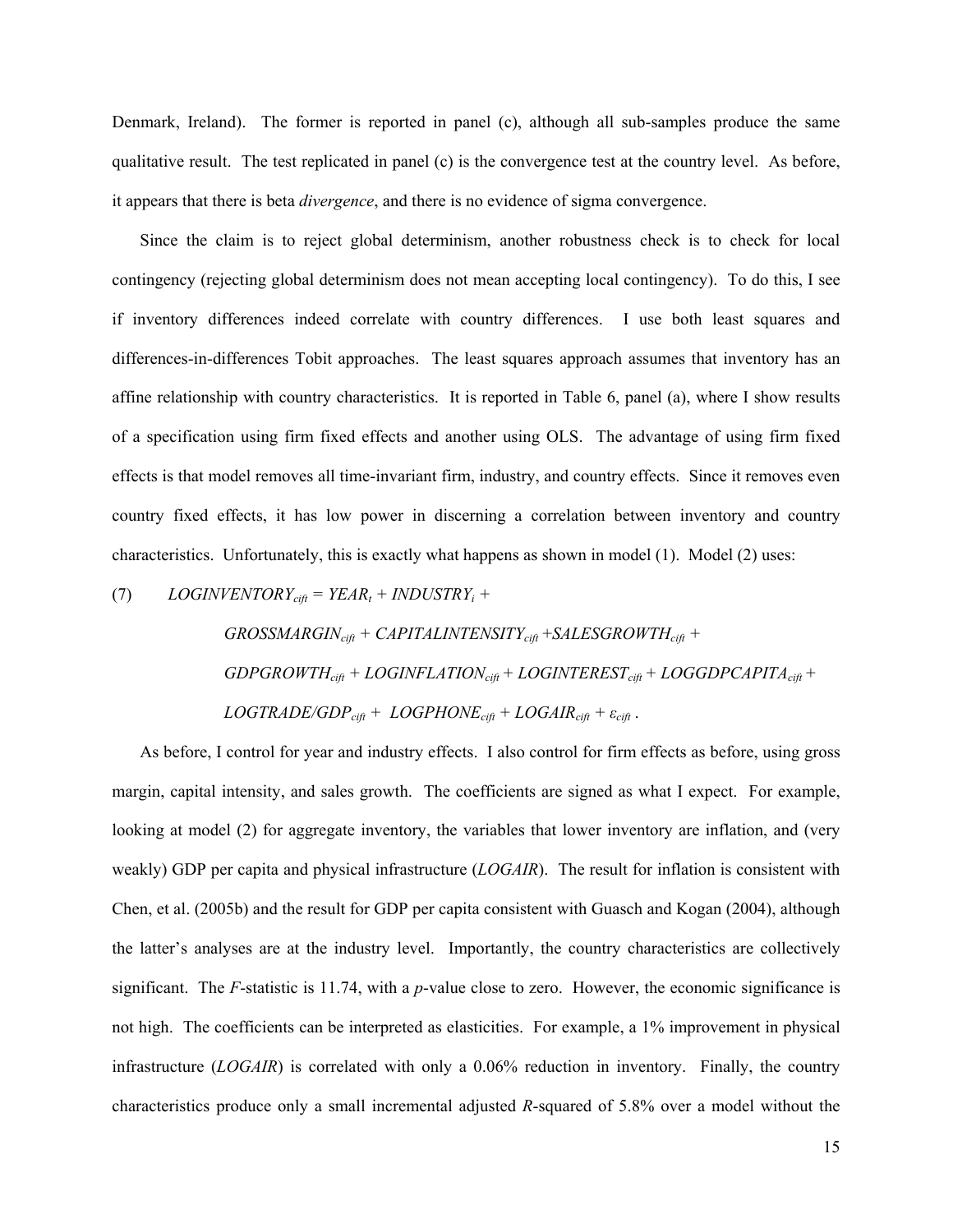characteristics. Although the correlations are not meant to imply causality, I nevertheless estimate model (2) with up to 3 lags of the dependant variable, and instrument the regressors with the full set of country characteristics in Table 1, panel (f). The results are qualitatively the same, so I do not report them here.

One possible criticism of the above estimation is that it has an implicit prior about the optimality of inventory levels. Since inventory is a noisy measure of operational performance. It could be the result of incompetent operations, but it could also be the by-product of a high availability strategy (see Lai (2005)). To answer the question of what country characteristics correlate with differences in inventory levels, I next use a differences-in-difference technique. This technique also has the "potential to circumvent many of the endogeneity problems that typically arise when making comparisons between heterogeneous individuals" (Bertrand, et al. (2004), pg. 250). The dependant variable is the difference between pairs of countries *c1* and *c2* in year *t*, analogous to a metric used in Khanna and Rivkin (2001):

(8) 
$$
\Delta COUNTRY_{cl, c2, t} = \log(\max(COUNTRY_{cl,b} COUNTRY_{c2, t}) / \min(COUNTRY_{cl,b} COUNTRY_{c2, t}),
$$

The independent variables include **∆Xc1,c2,t**, the matrix of differences in country characteristics. For example, the difference for *GDPGROWTH* is:

(9)∆*GDPGROWTHc1,c2,t=*log(max(*GDPGROWTHc1,t*,*GDPGROWTHc2,t*)/min(*GDPGROWTHc1,t , GDPGROWTHc2,t*)) for countries *c1* and *c2* in year *t*. Other independent variables include **ΘXc1,c2,t** , the average levels – *e.g.*:

$$
\Theta GDPGROWTH_{cl, c2,t} = (GDPGROWTH_{cl,t} + GDPGROWTH_{c2,t})/2.
$$

The model is therefore:

$$
\Delta COUNTRY_{cl, c2, t} = \Delta \mathbf{X}_{c1, c2, t} + \mathbf{\Theta} \mathbf{X}_{c1, c2, t} + PAIR_{cl, c2} + \zeta_{cl, c2, t},
$$

where *PAIRc1,c2* is the "pair of country" effect and *ζc1,c2,t* is assumed white. I need to address some econometric issues with this specification. First, to avoid the kind of inconsistent standard errors Bertrand, et al. (2004) warn against, my estimation is done with a bootstrap. Second, the medians could be measured with error. I weigh Δ*COUNTRYc1, c2, t* with the number of observations for countries *c1* and *c2* in year *t*. It turns out that the weighing makes no qualitative difference so I report the simpler unweighed results. Third, the innovations *ζc1,c2,t* are likely to be correlated, not only in the traditional time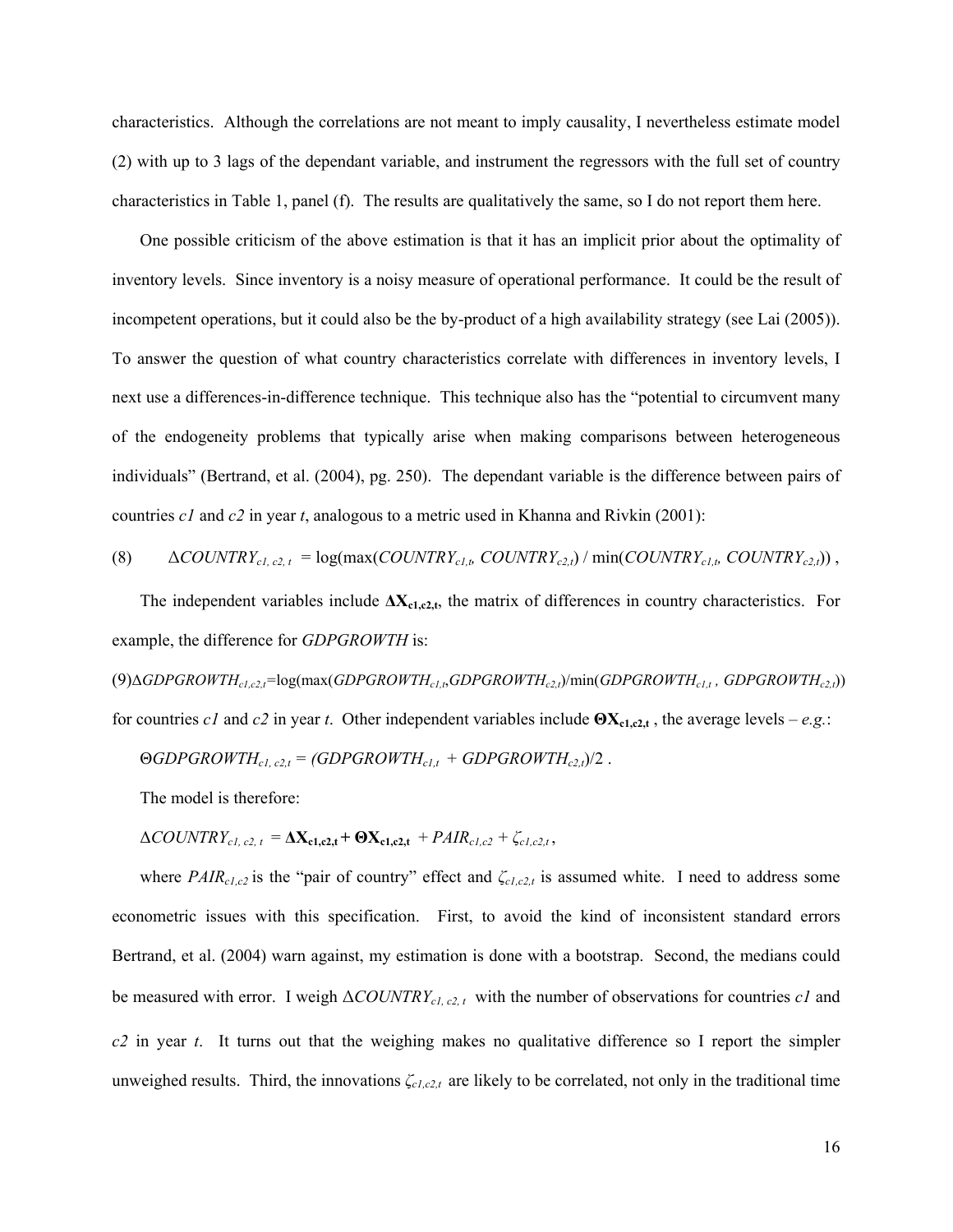series sense, but also in cross-sections. Consider three countries. Correlation between two pairs of countries can systematically bias correlation of the third pair. I use three methods to deal with this: fixed effects (which could have estimation inefficiency), GLS (generalized least squares, which could have an unrealistic assumption of constant covariance form) and the QAP (quadratic assignment procedure, which is non-parametric; see Fisman and Love  $(2004)$ , Simpson  $(2001)^5$ ). Each has it weakness, but they all produce qualitatively the same results, so I report just the simpler fixed effects estimation with bootstraps. Finally, the dependant variable is censored from below, so I use Tobit regressions. Since the model is seeking to explain only differences rather than slopes, more characteristics should now appear significant. This is what happens, reported in panel (b). However, the economic significance is still not large. For example, a pair of countries with contract time ratios that is 1% greater than another pair's ratio has an inventory ratio that is 0.17% higher. As the results show, only differences in *TRADE/GDP* and *CONTRACT\_TIME* – which are proxies for openness and the contracting environment – seem to explain differences in firm-level inventory. In addition, the levels of *GDP/CAPITA*, *TRADE/GDP*, and *CONTRACT\_TIME* are significantly and positively correlated with inventory, although the result for *GDP/CAPITA* has negligible economic significance.

Finally, I should mention that I have considered *regional* convergence. This possibility is empirically less interesting, because it is consistent with *both* global contingency (*e.g.,* NAFTA economies converge even as all economics converge) and local contingency (*e.g,* NAFTA economies convergence because of NAFTA characteristics, and other economies without NAFTA-characteristics do not converge). Therefore, I relegate this analysis to the online appendix.<sup>6</sup> I find that the number of clusters that maximizes *R*-squared is 10. Given that there are only 23 countries in the dataset, this suggests that regional convergence is not a major explanation anyway.

 $\overline{a}$ 

 $<sup>5</sup>$  I am grateful to Bill Simpson for providing me with the code for the QAP procedure.</sup>

<sup>&</sup>lt;sup>6</sup> In this draft for review, the analysis is attached to the back of this document.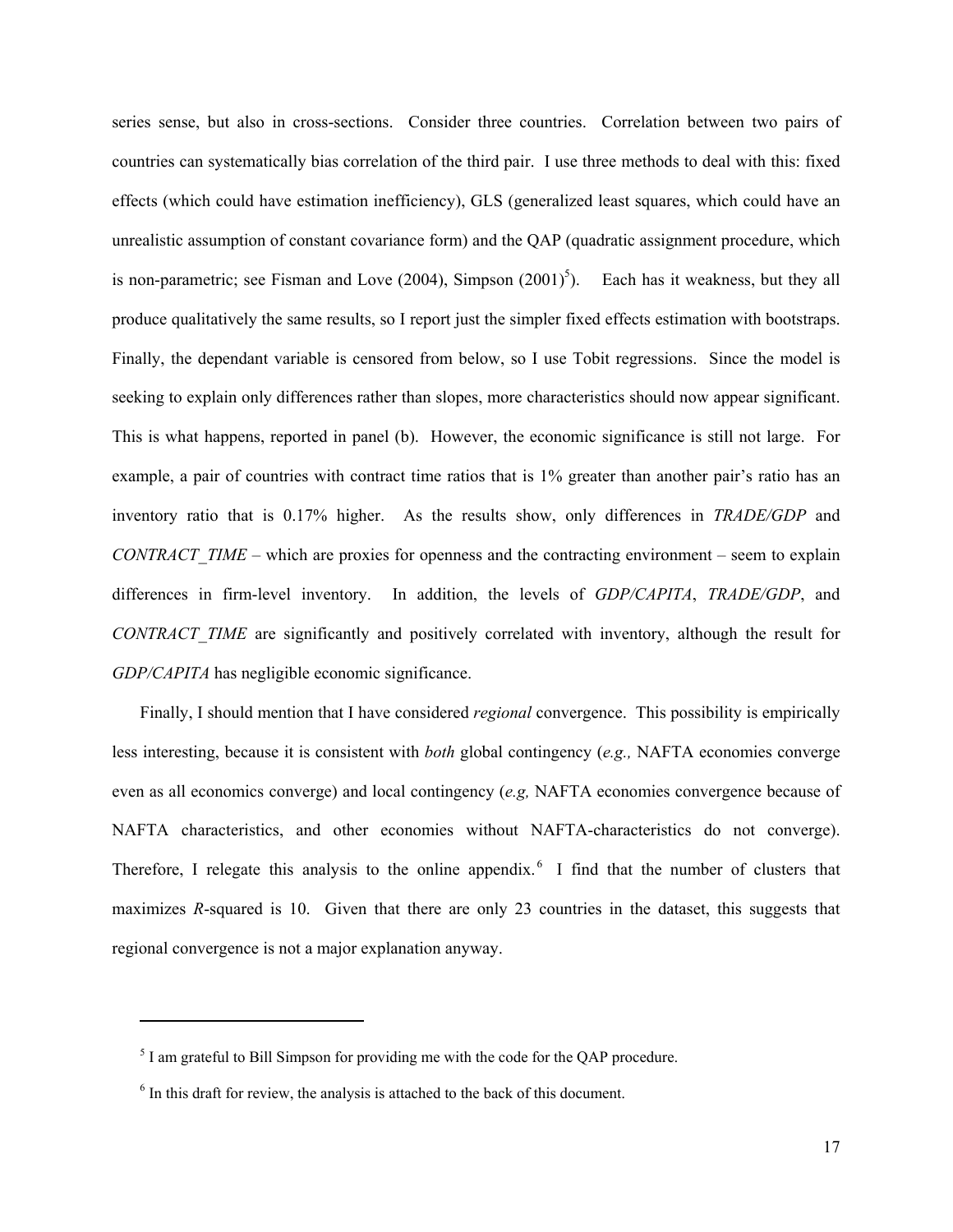## **7. CONCLUSION**

I start by asking how different inventory levels are in firms around the world. Specifically, are firmlevel inventories constant across countries, converging, or at least co-integrating? I find evidence to reject these various forms of global determinism. I also report evidence consistent with local contingency, in which country effects can explain inventory differences around the world. I also show that this conclusion is robust in numerous ways.

One of the first qualifications to the above conclusion is that it does not imply that country effects are the *best* explanation for inventory differences. However, I wish to propose as a "stylized fact" in operations management that global determinism is absent. A natural next step is to study to what extent country, industry, and firm effects contribute to inventory heterogeneity among firms around the world. Theoretically, this means that studies of how country characteristics could affect firm-level inventory policies would be interesting avenues for further research.

Another qualification is that this study is limited to retail firms. Manufacturing firms could have very different inventory management policies. For example, they have significant raw materials and work-inprogress inventories. They are also the target of many just-in-time inventory reduction programs. Another natural path for research is to consider global determinism in manufacturing.

A final note is more speculative. It involves the question of the extent to which new countryspanning technologies such as web-based supply chains could affect the diffusion of inventory levels across firms. Given the recency of these technologies, it is probably hard to persuasively pin down their effects. But the linkage between technology diffusion and operations management would be another fascinating route for future research.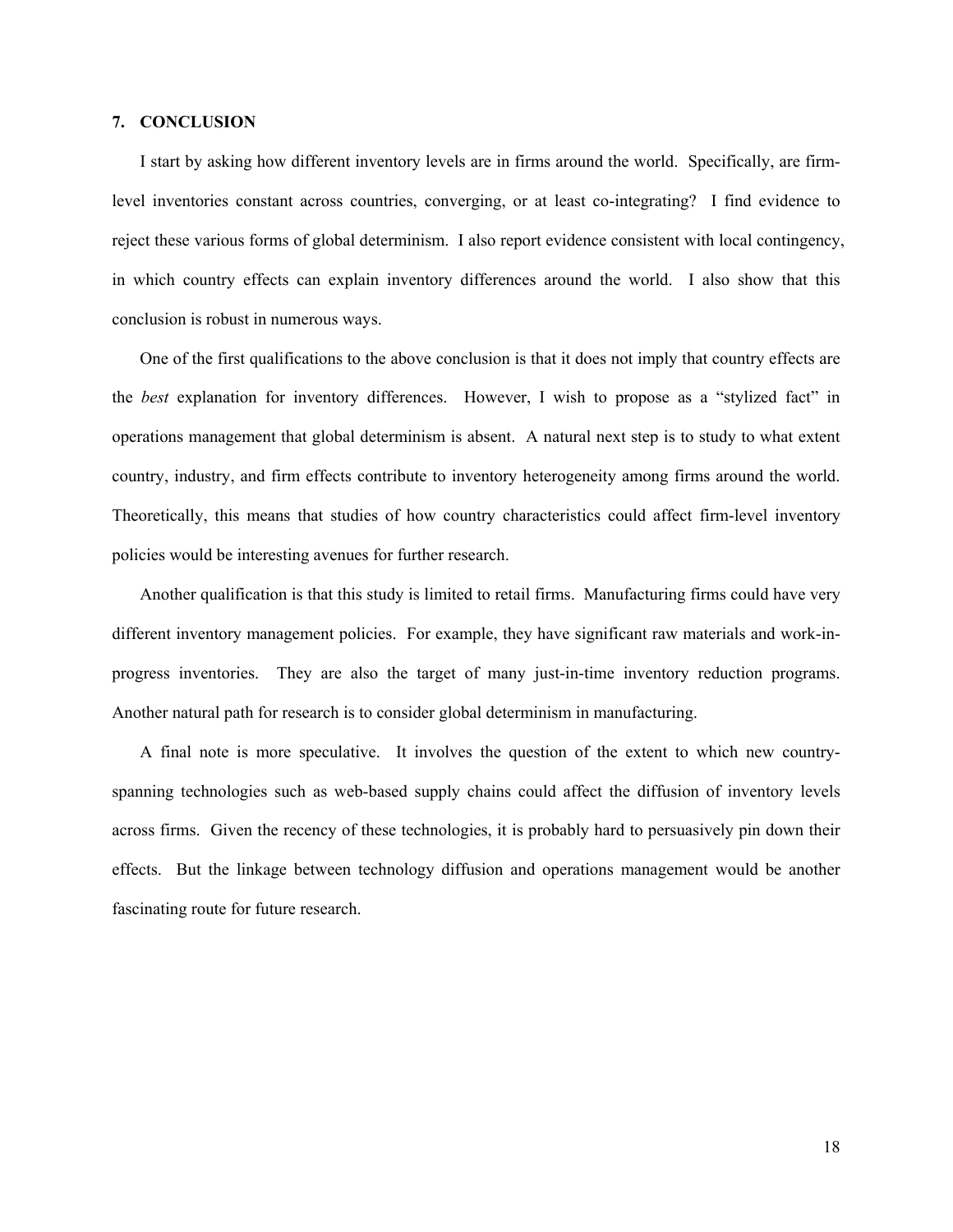#### **REFERENCES**

*China Statistical Report*. Beijing: China Statistical Bureau, 2005

- Acemoglu, D., S. Johnson, and J. A. Robinson. "Reversal of Fortune: Geography and Institutions in the Making of the Modern World Income Distribution," *The Quarterly Journal of Economics*, 117(2002), 1231-1294.
- Aghion, P. "Growth and Development: A Schumpeterian Approach," *Annals of Economics & Finance*, 5(2004), 1-25.
- Alles, M., A. Amershi, S. Datar, and R. Sarkar. "Information and incentive effects of inventory in JIT production," *Management Science*, 46(2000), 1528-1544.
- Baillie, A. S. "Subcontracting based on integrated standards: the Japanese approach," *Journal of Purchasing and Materials Management*, 22(1986), 17-21.
- Barro, R. J., and X. X. Sala-i-Martin. "Convergence," *Journal of Political Econonmy*, 100(1992), 223-251.
- Bernard, A., and C. I. Jones. "Comparing apples to oranges: Productivity convergence and measurement across industries and countries," *American Economic Review*, 86(1996), 1216-1238.
- Bertrand, M., E. Duflo, and S. Mullainathan. "How Much Should We Trust Differences-in-Differences Estimates?," *The Quarterly Journal of Economics*, 119(2004), 249-275.
- Billesbach, T. J., A. Harrison, and S. Croom-Morgan. "Just-in-time: a United States-United Kingdom comparison," *International Journal of Operations & Production Management*, 11(1991), 44-57.
- Cachon, G., and M. Olivares. *Drivers of Finished Goods Inventory Performance in the U.S. Automobile Industry*. Paper presented at the INFORMS 2005, San Francisco, CA, 2005.
- Caves, R. E. *Industrial Efficiency in Six Nations: Introduction and Summary*. Cambridge and London, 1992
- Chen, H., M. Frank, and O. Wu. *U.S. Retail and Wholesale Inventory Performance from 1981 to 2003*. Paper presented at the INFORMS Annual Meeting, San Francisco, 2005a.
- Chen, H., M. Z. Frank, and O. Q. Wu. "What Actually Happened to the Inventories of American Companies Between 1981 and 2000?," *Management Science*, Forthcoming(2005b).
- Chikan, A., and D. C. Whybark. "Cross-National Comparison Of Production Inventory Management-Practices," *Engineering Costs and Production Economics*, 19(1990), 149-156.
- Commerce, U. S. D. o. *Manufacturing and Trade Inventories and Sales*. Washington, D.C.: U.S. Census Bureau, 2006
- Daniel, S. J., and W. D. Reitsperger. "Management control systems for JIT: an empirical comparison of Japan and the US," *Journal of International Business Studies*, 22(1991), 603-617.
- Ferdows, K., M. A. Lewis, and J. A. D. Machuca. *Rapid-Fire Fulfillment*, *Harvard Business Review*: 31- 36, 2004
- Fischer, S., and O. J. Blanchard. *Lectures on Macroeconomics*. Cambridge, MA, MIT Press, 1989
- Fisman, R., and I. Love. "Financial Development and Intersectoral Allocation: A New Approach," *Journal of Finance*, 59(2004), 2785-2807.
- Friedman, M. "Do Old Fallacies Ever Die?," *Journal of Economic Literature*, 31(1992), R4.
- Gaur, V., M. Fisher, and A. Raman. "An Econometric Analysis of Inventory Turnover Performance in Retail Services," *Management Science*, 51(2005), 181?194.
- Ghemawat, P. "Semiglobalization and International Business Strategy," *Journal of International Business Studies*, 34(2003), 138-152.
- Goonatilake, L. "Inventory management in the manufacturing sector in developing countries," *Engineering Costs and Production Economics*, 19(1990), 19-24.
- Guasch, J. L., and J. Kogan. *Inventories in Developing Countries: Levels and Determinants a Red Flag for Competitiveness and Growth*. In 2552, W. B. P. R. W. P. N. (Ed.), *World Bank Policy Research Working Paper*. Washington D.C.: World Bank, 2004
- Heckman, J. J. "Sample Selection Bias as a Specification Error," *Econometrica*, 47(1979), 153-162.
- Islam, S. M. N. "What have we learnt from the convergence debate?," *Journal of Economic Surveys*, 17(2003), 309-362.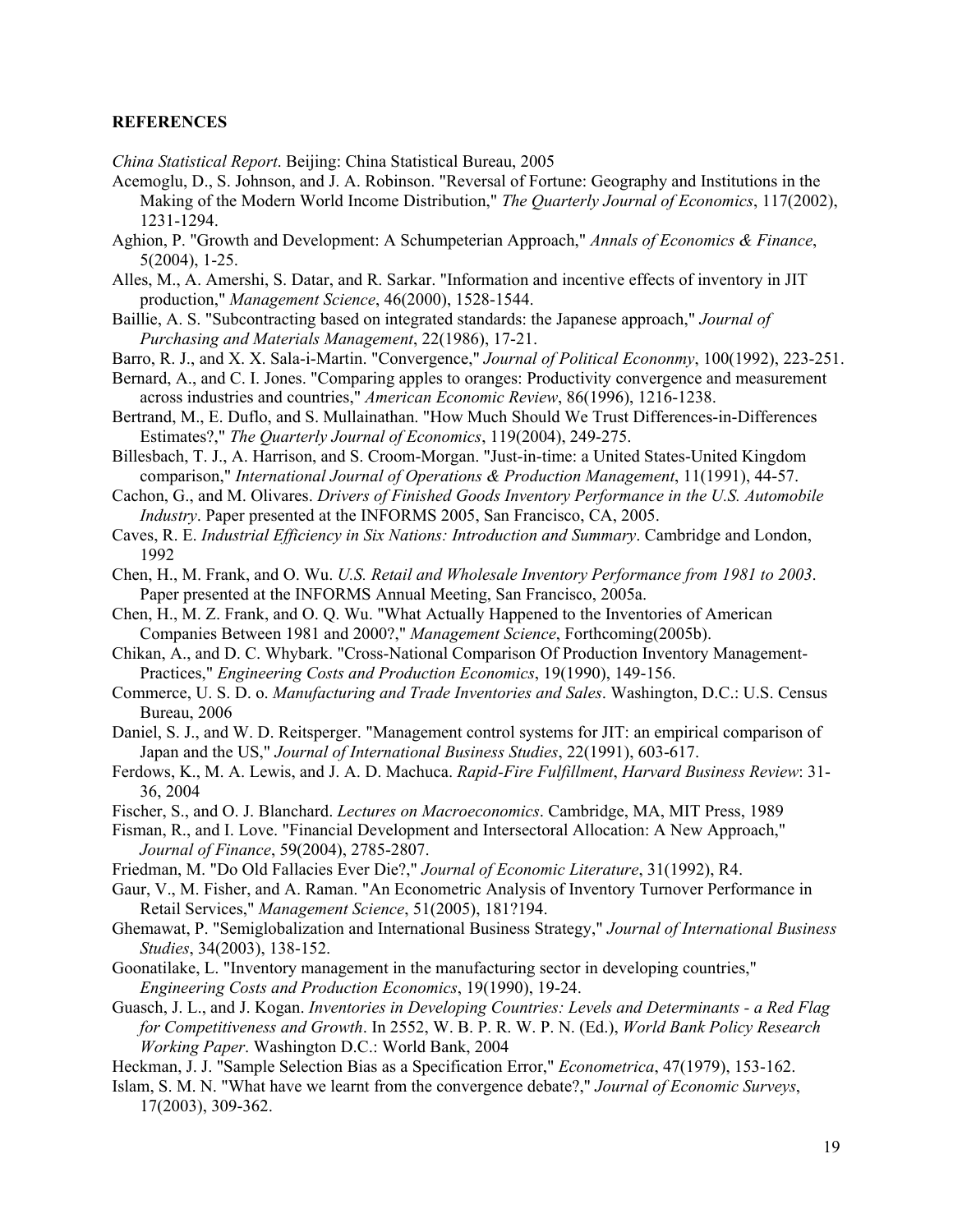- Jorgenson, D. "Productivity and Economic-Growth in Japan and the United-States " *American Economic Review*, 78(1988), 217-222.
- Khanna, T., and J. W. Rivkin. *The Structure of Profitability Around the World*, *Harvard Business School Working Paper 01-056*. Boston MA: Harvard Business School, 2001
- Khanna, T., J. Kogan, and K. G. Palepu. "Globalization and Similarities in Corporate Governance: A Cross-country Analysis," *Review of Economics and Statistics*, 88(2006).
- Kornai, J. "Resource-constrained versus demand-constrained systems," *Econometrica*, 47(1979), 801-819.
- La Porta, R., F. Lopez-de-Silanes, and A. Shleifer. "Corporate Ownership around the World," *Journal of Finance*, 54(1999), 471-517.
- Lai, R. *Inventory Signals*, *Harvard NOM Working Paper No. 05-15*. Boston, MA, 2005
- Lieberman, M. B., and L. Demeester. "Inventory reduction and productivity growth: Linkages in the Japanese automotive industry," *Management Science*, 45(1999), 466-485.
- Lieberman, M. B., and R. Dhawan. "Assessing the Resource Base of Japanese and U.S. Auto Producers: A Stochastic Frontier Production Function Approach," *Management Science*, Forthcoming(2006).
- Mao, L. 中國公路 *Highways in China*. Beijing, China, 中華人民共和國交通部, 1996
- Matsuura, H., S. Kurosu, and A. Lehtimäki. "Concepts, practices and expectations of MRP, JIT and OPT in Finland and Japan," *International Journal of Production Economics*, 41(1995), 267-272.
- Netessine, S., and S. Roumiantsev. *Should inventory policy be lean or responsive: evidence for US public companies*. Philadelphia, PA, 2005
- North, D. C. *Institutions, Institutional Change and Economic Performance*. Cambridge, Cambridge University Press, 1990
- Ohno, T. *Toyota Production System: Practical Approach to Production Management*. Cambridge, Cambridge Productivity Press, 1988
- Prasad, S., and S. Babbar. "International operations management research," *Journal Of Operations Management*, 18(2000), 209-247.
- Prasad, S., S. Babbar, and J. Motwani. "International operations strategy: current efforts and future directions," *International Journal of Operations & Production Management*, 21(2001), 645-665.
- Rajagopalan, S., and A. Malhotra. "Have U.S. Manufacturing Inventories Really Decreased? An Empirical Study," *Manufacturing and Service Operations Management*, 3(2001), 14-24.
- Rolland, E., H. Pirkul, and F. Glover. "Tabu search for graph partitioning," *Annals of Operations Research*, 63(1996), 209-232.
- Simpson, W. *QAP: The Quadratic Assignment Procedure*. Paper presented at the American Stata Users' Group Meeting, 2001.
- Sum, C. C., and K. K. Yang. "A study on manufacturing resource planning (MRP II) practices in Singapore," *Omega*, 21(1993), 187-197.
- West, K. D. "A Comparison of the Behavior of Japanese and US Inventories," *International Journal of Production Economics*, 26(1992), 115-122.
- Yi, Y., and M. Gershon. "Implementation of inventory systems in China," *International Journal of Operations & Production Management*, 8(1988), 60-66.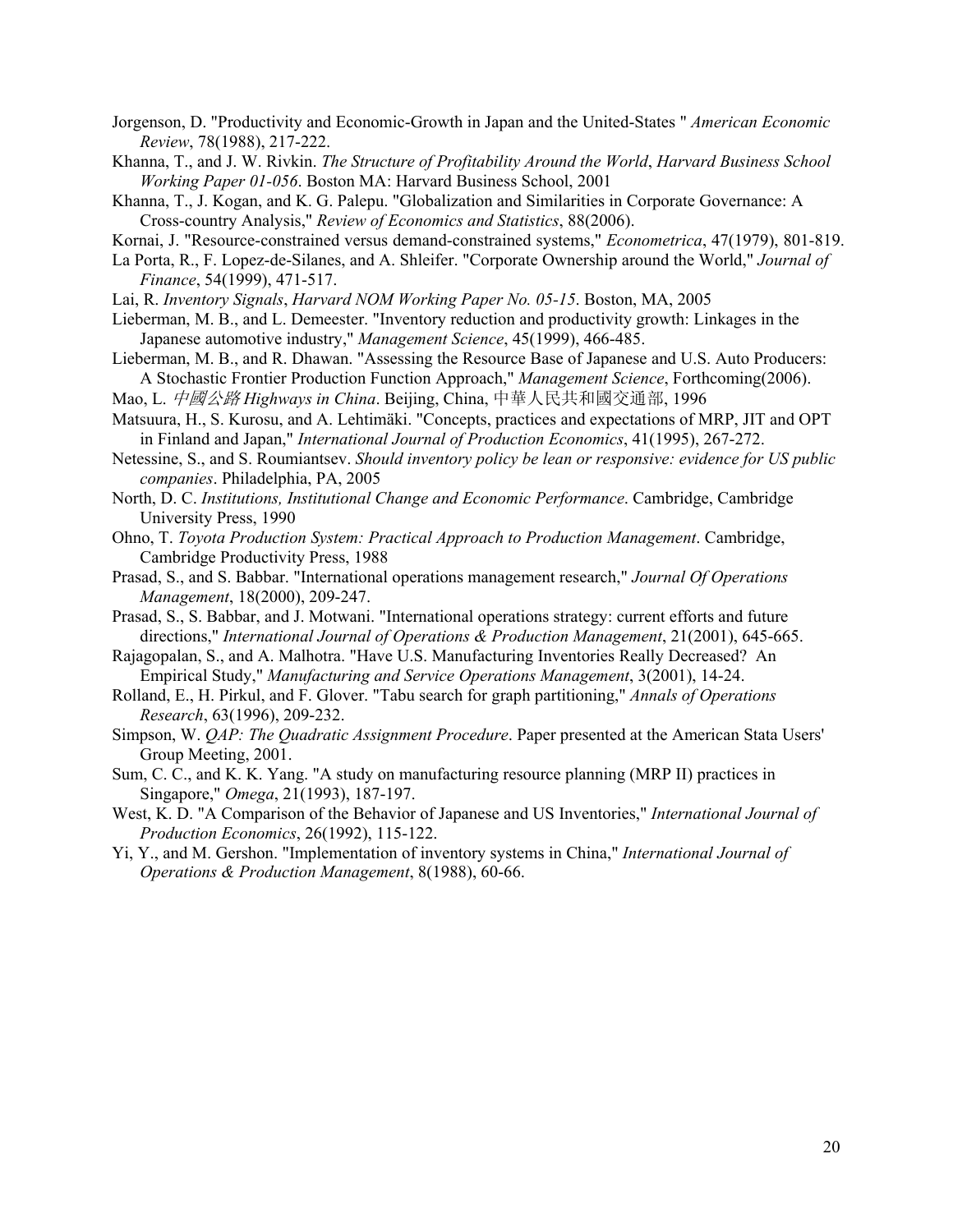# **8. APPENDIX**

#### Table 1 – Summary Statistics

#### (a) – Firm-year Observations

The data is for all retail (NAICS 2000 code 44 through 45) firms from Osiris and COMPUSTAT Global Vantage tapes. Each observation is a firm-year. There are 4,100 unique firms from 23 countries. The period covered is 1983 through 2004. All values are in millions of nominal U.S. dollars, at current exchange rates for non-US firms. Inventory values are scaled by cost of goods sold. Variables are winsorized at 1% and 99%. Capital intensity is net property, plant, and equipment divided by the sum of net property, plant, and equipment and inventory.

|                                    | Ν      | Median   | Std. dev. |
|------------------------------------|--------|----------|-----------|
| Year                               | 27,508 | 1,999.00 | 4.66      |
| Inventory - total                  | 27,508 | 0.15     | 0.25      |
| Inventory - raw materials          | 7,899  | 0.005    | 0.09      |
| Inventory – WIP (work in progress) | 6.435  | 0.001    | 0.09      |
| Inventory - finished goods         | 10,427 | 0.13     | 0.24      |
| Levered free cash flow margin      | 24,261 | 0.04     | 0.43      |
| COGS (cost of goods sold)          | 27,508 | 362.17   | 50,864.64 |
| Market capitalization              | 9,522  | 162.82   | 4,082.09  |
| Assets                             | 18,815 | 173.36   | 3,488.00  |
| Gross margin                       | 27,505 | 0.17     | 0.22      |
| ROE                                | 25,338 | 0.51     | 666.76    |
| <b>ROA</b>                         | 25,940 | 0.08     | 0.19      |
| Revenue growth                     | 21,342 | 0.08     | 5,581.91  |
| Capital intensity                  | 18,799 | 0.53     | 0.25      |
| Deferred taxes                     | 7,530  | 1.15     | 122.76    |
| Common stock                       | 18,327 | 7.36     | 133.13    |
| Tobin's q                          | 3,763  | 1.66     | 1.57      |
| Minority share                     | 6,297  | 0.04     | 317.16    |
| Number of subsidiaries             | 18,815 | 2.00     | 45.51     |

#### (b) Observations by Country and Year

|   |           |     |    |             | Ν     |    |                    | Ν   |              | N     |
|---|-----------|-----|----|-------------|-------|----|--------------------|-----|--------------|-------|
|   | Australia | 194 |    | Greece      | 168   | 13 | Malaysia           | 393 | 19<br>Taiwan | 220   |
|   | Canada    | 545 | 8  | Hong Kong   | 1.000 | 14 | Mexico             | 270 | 20 Thailand  | 189   |
|   | China     | 717 | 9  | Indonesia   | 184   | 15 | <b>Netherlands</b> | 308 | 21 Turkey    | 101   |
|   | Denmark   | 182 | 10 | Ireland     | 153   | 16 | Singapore          | 318 | 22 UK        | 3.755 |
| 5 | Egypt.    | 180 | 11 | Japan       | 8.456 |    | South Africa       | 198 | 23 US        | 9.149 |
| 6 | Germany   | 114 | 12 | Korea, Rep. | 496   | 18 | Sweden             | 218 |              |       |

|  | (c) – Firm-years by Listing Status |  |  |  |
|--|------------------------------------|--|--|--|
|--|------------------------------------|--|--|--|

|          | N      | %     |
|----------|--------|-------|
| Listed   | 20.554 | 74.7  |
| Delisted | 3.289  | 12.0  |
| Unlisted | 3.665  | 13.3  |
| Total    | 27.508 | 100.0 |

|                                                                                                                           | N          | %     |
|---------------------------------------------------------------------------------------------------------------------------|------------|-------|
| Current Cost                                                                                                              |            | 0.1   |
| Historic Cost (company does not revalue fixed assets)                                                                     | 8.276 79.6 |       |
| Modified Historic Cost (company states assets at cost in its statements but assumes<br>replacement cost for depreciation) | 2.107 20.3 |       |
|                                                                                                                           | 10.394     | 100.0 |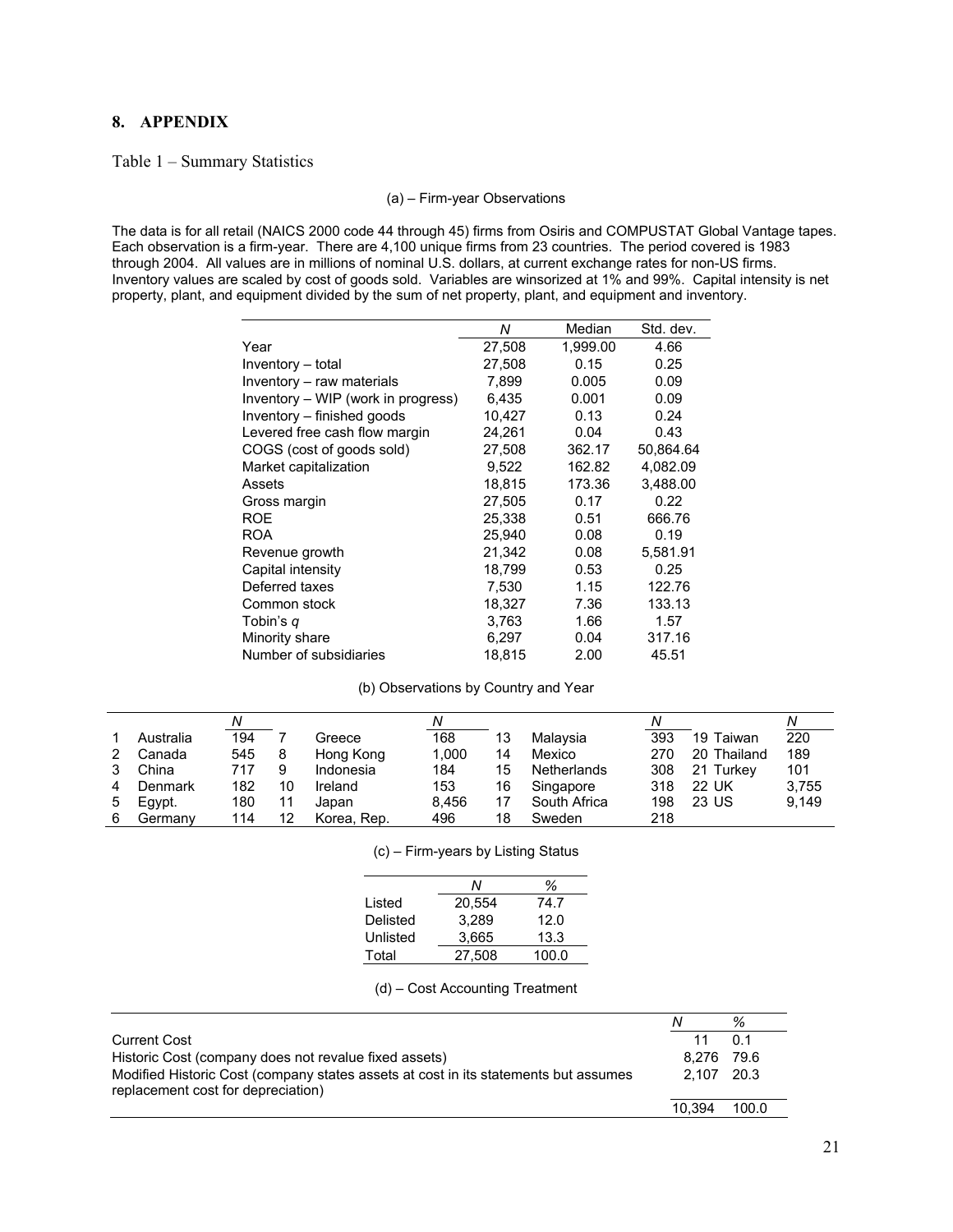|                                    | N.    | %      |
|------------------------------------|-------|--------|
| First In, First Out (FIFO)         | 2237  | 38.41  |
| Last In, First Out (LIFO)          | 806   | 13.84  |
| Specific Identification            | 279   | 4.79   |
| Average Cost                       | 1338  | 22.99  |
| Retail Method (See note below)     | 120   | 2.05   |
| <b>Standard Cost</b>               | 989   | 16.93  |
| <b>Current or Replacement Cost</b> | 41    | 0.70   |
| No Inventory or information        | 14    | 0.24   |
| Total                              | 5.824 | 100.00 |

(f) – Country-year Information: Time-Varying

The data is from WDI. To keep this paper of reasonable length, I refer readers to the World Bank's "Country Data Technical Notes" for details of these measures.

http://web.worldbank.org/WBSITE/EXTERNAL/DATASTATISTICS/0,,contentMDK:20461806~menuPK:64133163~pa gePK:64133150~piPK:64133175~theSitePK:239419,00.html

|                                                                                  | Variable            | N    | Med         | <b>SD</b>             |
|----------------------------------------------------------------------------------|---------------------|------|-------------|-----------------------|
| <b>Macroeconomics</b>                                                            |                     |      |             |                       |
| GDP, PPP (constant 2000 international bil \$)                                    | <b>GDP</b>          | 4856 | 27.6        | 3830                  |
| GDP per capita, PPP (constant 2000 international \$)                             | <b>GDPPERCAP</b>    |      | 4856 4620.5 | 8203.4                |
| GDP growth (annual %)                                                            | <b>GDPGROWTH</b>    | 5279 | 3.53        | 6.30                  |
| Inflation, GDP deflator (annual %)                                               | <b>INFLATION</b>    | 4745 | 7.1         | 588.2                 |
| Real interest rate (%)                                                           | <b>INTEREST</b>     | 3334 | 6.2         | 20.6                  |
| Highest marginal tax rate, corporate rate (%)                                    | <b>TAX</b>          | 658  | 30.0        | 9.5                   |
| Services, etc., value added (% of GDP)                                           | <b>SERVICES</b>     | 4661 | 51.4        | 13.0                  |
| <b>Openness</b>                                                                  |                     |      |             |                       |
| Trade in goods (% of GDP)                                                        | <b>TRADE</b>        | 4799 | 51.5        | 52.4                  |
| Foreign direct invest., net inflows (% of gross capital formation)               | FDI.                | 4412 | 4.3         | 50.1                  |
| Customs and other import duties (% of tax revenue)                               | <b>CUSTOMS</b>      | 970  | 16.2        | 16.9                  |
| <b>Rule of Law and Governance</b>                                                |                     |      |             |                       |
| Corruption (% of mgrs ranking this as major constraint)                          | <b>CORRUPTION</b>   | 49   | 31.4        | 19.2                  |
| Courts (% of mgrs not confidence courts uphold property rights)                  | <b>COURTSCONFI</b>  | 47   | 47.1        | 14.8                  |
| Courts (% of mgrs ranking this as a major constraint)                            | <b>COURTSCONSTR</b> | 37   | 15.7        | 10.5                  |
| Time to enforce a contract (days)                                                | <b>CONTRACTTIME</b> | 160  | 360.0       | 215.3                 |
| Procedures to enforce a contract                                                 | CONTRACTPROC 160    |      | 29.0        | 10.6                  |
| Management time dealing with officials (% of management time)                    | <b>MGT_TIME</b>     | 47   | 11.0        | 3.8                   |
| Policy uncertainty (% of mgrs ranking this as major constraint)                  | <b>UNCERTAINTY</b>  | 48   | 39.7        | 16.0                  |
| <b>Technology</b>                                                                |                     |      |             |                       |
| Internet users (per 1,000 people)                                                | <b>INTERNET</b>     | 2311 | 3.9         | 102.7                 |
| Fixed line and mobile phone subscribers (per 1,000 people)                       | <b>PHONE</b>        | 5648 | 62.5        | 278.8                 |
| Information and comm tech expenditure per capita (US\$)                          | <b>TECHPERCAP</b>   | 276  | 261.0       | 832.8                 |
| Computer, comm. and other services (% of commercial service imports) TECHIMPORTS |                     | 4460 | 25.8        | 15.4                  |
| <b>Infrastructure</b>                                                            |                     |      |             |                       |
| Air transport, freight (million tons per km)                                     | <b>AIR</b>          | 4402 | 31.5        | 8,691.8               |
| Container port traffic (mil TEU: 20 foot equivalent units)                       | <b>PORT</b>         | 280  | 2.0         | 41.3                  |
| Roads, total network (thousand km)                                               | <b>ROADS</b>        | 2108 | 42.2        | 2,564.7               |
| Roads, paved (% of total roads)                                                  | <b>ROADSPAVED</b>   | 1959 | 48.3        | 33.2                  |
| Roads, goods transported (million ton-km)                                        | RAODSGOODS          |      |             | 626 10,525.5167,658.6 |
| Vehicles (per km of road)                                                        | <b>VEHICLES</b>     | 1337 | 16.0        | 45.9                  |
| Railways, good hauled (bil ton-km)                                               | RAILWAYS            | 102  | 3.77        | 303                   |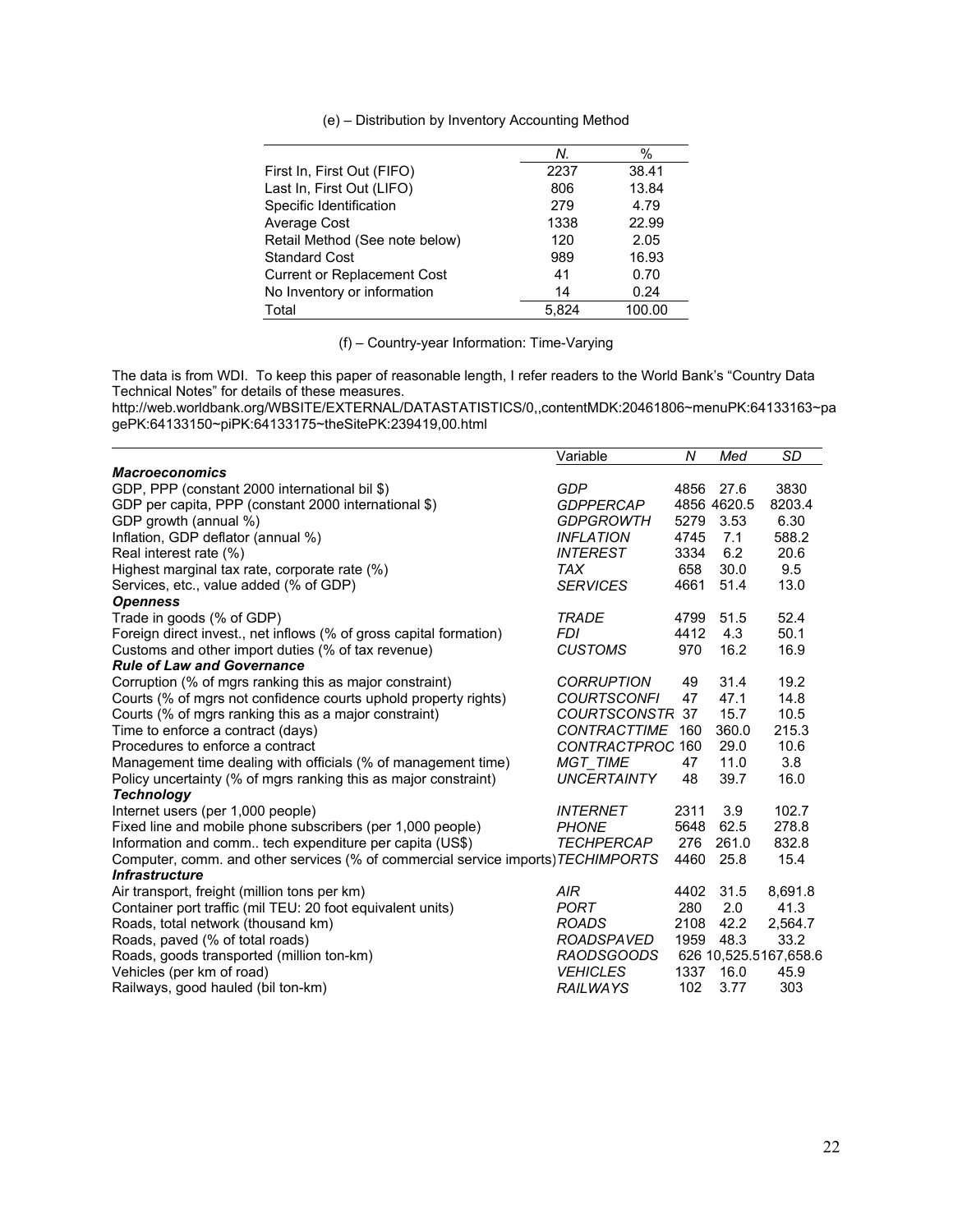Table 2 – Strong Global Determinism (Constancy)

(a) – Country Level Test

All statistics below correspond to *p*-values of .0001 or less.

|                    | Kruskal-Wallis Chi-Squared Statistics |
|--------------------|---------------------------------------|
| All years, pooled  | 4177                                  |
| 2004 cross-section | 352                                   |
|                    |                                       |

(b) – Firm Level Test

The figures below are the coefficients of the country effects from the specification:

#### *LOGINVENTORYcift* = *COUNTRYc* + *YEARt* + *INDUSTRYi* + *GROSSMARGINcift +*

 *CAPITALINTENSITYcift + SALESGROWTHcift* + *εcift* ,

where *INVENTORYcift* is the inventory (all, raw materials, work in progress, or finished goods) for firm *f* in country *c* in year *t*, scaled by contemporaneous cost of goods sold, *COUNTRYc*, *INDUSTRYi* , and *YEARt* the country, industry, and year effects, *GROSSMARGINcift* is gross profit divided by sales, *CAPITALINTENSITYcift* is total inventory divided by the sum of total inventory and property, plant, and equipment, and *SALESGROWTHcift* is the year-on-year sales growth, and *εcift* is assumed to be white. Estimation is done with robust Huber-White standard errors, and clustered around industry to minimize serial correlation.  $*** = 1\%$  significance,  $** = 5\%$ ,  $*=10\%$ .

*N*=12121, adj *R*-squared=.596, *F* statistic for equality of country effects=20.39 (*p*-value = .000)

|                | COUNTRY <sub>c</sub> |                | COUNTRY <sub>c</sub> |                       | COUNTRY <sub>c</sub> |                   | COUNTRY <sub>c</sub> |
|----------------|----------------------|----------------|----------------------|-----------------------|----------------------|-------------------|----------------------|
| 1 Australia    | $-0.24$              | Greece         | $-0.07$              | 13 Malaysia           | 0.15                 | 19 Taiwan         | $-0.31$              |
| 2 Canada       | 0.02                 | 8 Hong Kong    | -0.36                | 14 Mexico             | 0.08                 | 20 Thailand -0.02 |                      |
| 3 China        | 0.37                 | Indonesia<br>9 | 0                    | 15 Netherlands        | $-0.28$              | 21 Turkey         | $-.60*$              |
| 4Denmark -0.26 |                      | 10 Ireland     | $-0.02$              | 16 Singapore          | $-0.09$              | <b>22 UK</b>      | $-0.28$              |
| 5 Egypt        | .46*                 | 11 Japan       | $-62**$              | 17 South Africa -.47* |                      | 23 US             | $-37*$               |
| 6 Germany      | $-.42*$              | 12 Korea       | $-0.34$              | 18 Sweden             | $-0.13$              |                   |                      |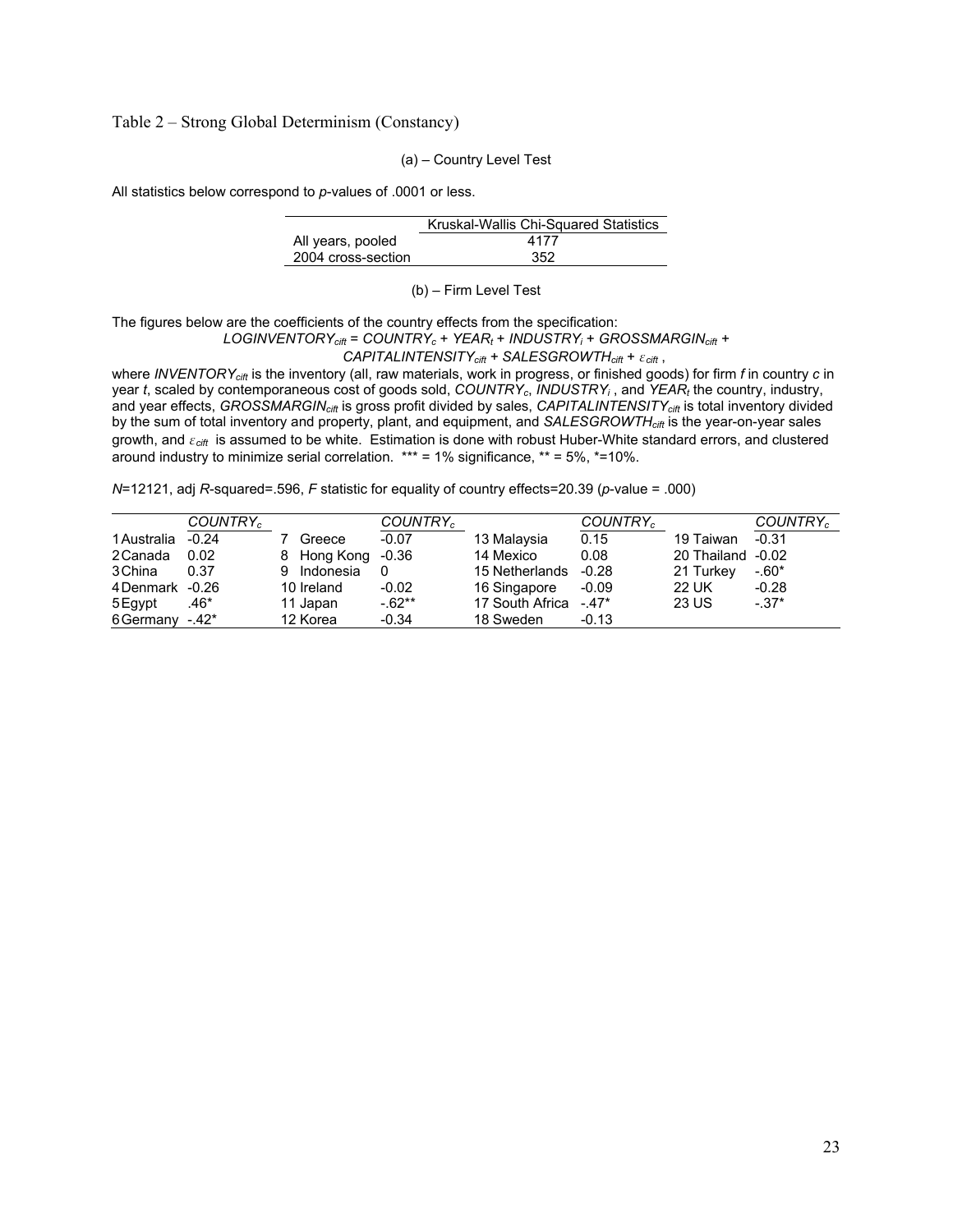Table 3 – Semi-Strong Global Determinism (Convergence)

All estimations are done with robust Huber-White standard errors, and clustered around industry to minimize serial correlation.  $*** = 1\%$  significance,  $** = 5\%$ ,  $*=10\%$ .

$$
(a) - Country Level Test
$$

Model (1) is for beta convergence. Its specification is:

#### *∆MEDIANINVENTORYct* = *MEDIANINVENTORYct* + *COUNTRYc + εct* ,

where *MEDIANINVENTORYct* is the median-firm's inventory (scaled by COGS) for country *c* in year *t*, Δ the difference operator, *COUNTRYc* are country fixed effects, and *εct* is assumed to be white. Model (2) is for sigma convergence. It uses an ARIMA(1) specification:

*SD*(*MEDIANINVENTORY*<sub> $t+1$ </sub>)= *SD*(*MEDIANINVENTORY*<sub>t</sub>)+  $\varepsilon$ <sub>t</sub>,

where *SD* is the standard deviation across countries.

|                                   | (1)              | (2)                  |
|-----------------------------------|------------------|----------------------|
|                                   | Beta Convergence | Sigma convergence    |
| MEDIANINVENTORY <sub>ct</sub>     | 5.78 (1.52)***   |                      |
| SD(MEDIANINVENTORY <sub>t</sub> ) |                  | .03(2.92)            |
| Intercept                         | .02(0.25)        | .10(0.29)            |
| N                                 | 317              | 21                   |
| Adj <i>R</i> -sq                  | .70              |                      |
| Regression statistic              | $F = 14.53$      | Log likelihood=19.14 |
| Regression p-value                | .0002            | .998                 |

(b) – Firm Level Test

Unlike panel (a) which uses each country's median-firm inventory, this panel uses each country's effects *COUNTRY<sup>c</sup>* following model, which is run for each year cross-section:

*LOGINVENTORYcift* = *COUNTRYc* + *INDUSTRYi* + *GROSSMARGINcift + CAPITALINTENSITYcift + SALESGROWTHcift* + *εcift* .

For model (1), these country effects are fed into the following:

*∆COUNTRYct* = *COUNTRYct* + *COUNTRYc + εct* ,

where *COUNTRYc* are country fixed effects. Model (2) uses an ARIMA(1) specification: *SD*(*COUNTRYct +1* )= *SD*(*COUNTRYct* )*+ εt* ,

|                                   | <b>Beta Convergence</b> | Sigma convergence  |
|-----------------------------------|-------------------------|--------------------|
| $MEDIANINVENTORY_{ct}$            | $0.79$ $(.11)***$       |                    |
| SD(MEDIANINVENTORY <sub>t</sub> ) |                         | .17(7.30)          |
| Intercept                         | .03(0.04)               | .29(2.52)          |
| Ν                                 | 98                      | 20                 |
| Adj $R$ -sq                       | .52                     |                    |
| Regression statistic              | $F = 55.43$             | Log likelihood=.19 |
| Regression p-value                | .000                    | .891               |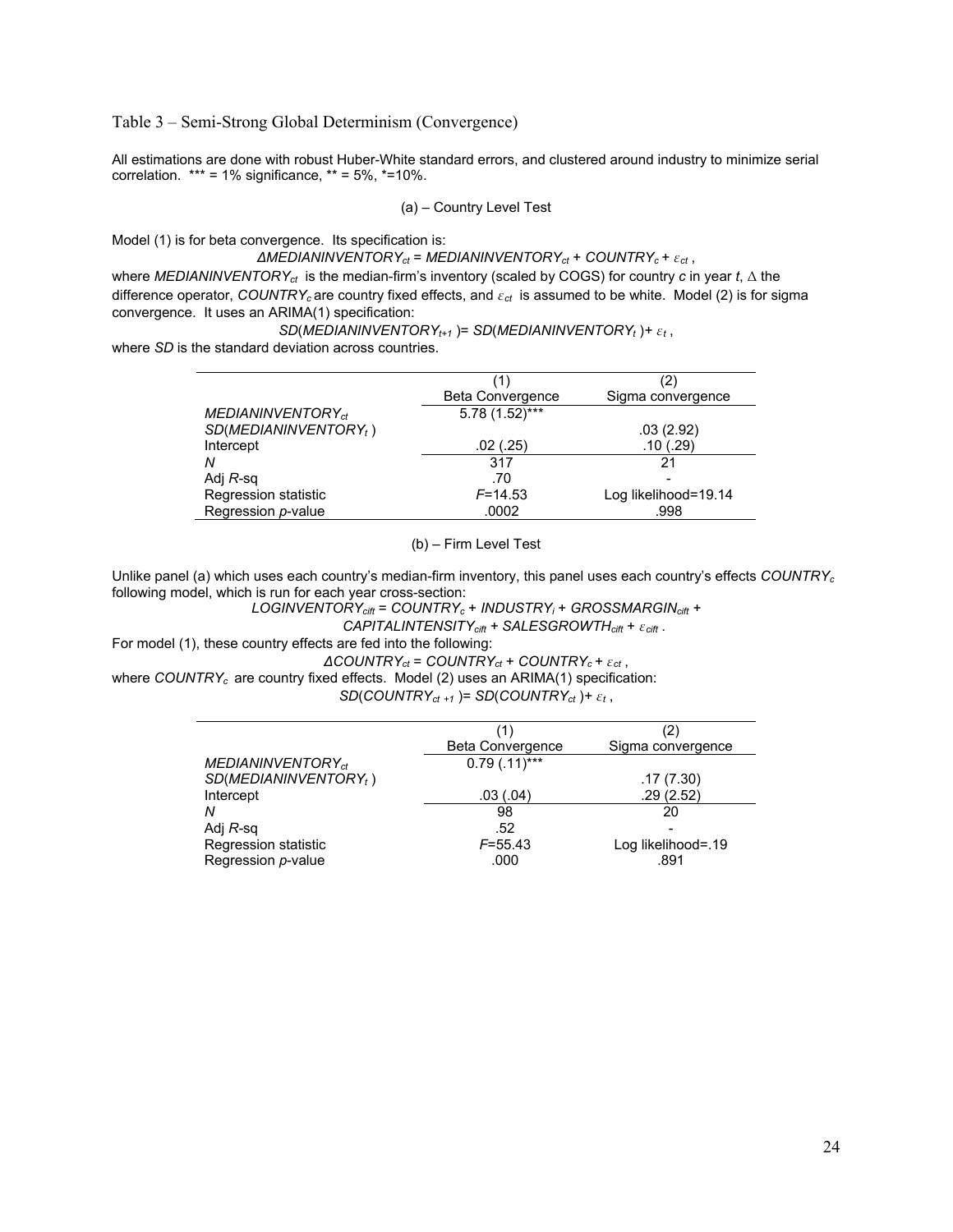#### Table 4 - Weak Global Determinism (Co-integration)

All estimations are done with robust Huber-White standard errors, and clustered around industry to minimize serial correlation.  $*** = 1\%$  significance,  $** = 5\%$ ,  $*=10\%$ .

(a) – Country Level Test (Trends)

The coefficients of interest are the interaction of *COUNTRY<sup>c</sup>* (country effects) on *YEARct* (trend): *MEDIANINVENTORY*<sub>ct</sub> =  $COUNTRY_c$  +  $COUNTRY_c \times YEAR_{ct}$  +  $YEAR_{ct}$  +  $\varepsilon_{ct}$ ,

where *MEDIANINVENTORYct* is the median-firm's inventory (scaled by COGS) for country *c* in year *t*.

|                |                      |             | $19 - 0 + 1$ , au $19 - 00$ and $0 - 0 - 0$ and $0 - 0$ and $0 - 0$ and $0 - 0$ and $0 - 0$ |                 |                      |                   |                      |
|----------------|----------------------|-------------|---------------------------------------------------------------------------------------------|-----------------|----------------------|-------------------|----------------------|
|                | COUNTRY <sub>c</sub> |             | COUNTRY <sub>c</sub>                                                                        |                 | COUNTRY <sub>c</sub> |                   | COUNTRY <sub>c</sub> |
| 1 Australia    | -0.006               | Greece      | $.018***$                                                                                   | 13 Malaysia     | 0.002                | 19 Taiwan         | 0.004                |
| 2 Canada       | 0.009                | 8 Hong Kong | $-0.016$                                                                                    | 14 Mexico       | 0.002                | 20 Thailand 0.011 |                      |
| 3 China        | $-0.006$             | 9 Indonesia | $-0.001$                                                                                    | 15 Netherlands  | 0.004                | 21 Turkey         | $-0.011$             |
| 4Denmark .010* |                      | 10 Ireland  | 0.004                                                                                       | 16 Singapore    | $.027***$            | 22 UK             | 0.005                |
| 5 Eqypt        | $-.318***$           | 11 Japan    | 0.007                                                                                       | 17 South Africa | 0.003                | 23 US             | 0.004                |
| 6Germany 0.001 |                      | 12 Korea    | 0.002                                                                                       | 18 Sweden       | .012*                |                   |                      |
|                |                      |             |                                                                                             |                 |                      |                   |                      |

 $N=341$ , adj  $R$ -squared=.48,  $F$  statistic=13.98 (*p*-value = .000).

(b) – Country Level Test (Co-integration)

A cointegration test is run for each pair of countries 1 and 2:  $C1_YEAR_t = \mu + \theta_YEAR_t + \beta_C2_YEAR_t + \eta_t$ , where *C1\_YEAR* and *C2\_YEAR* are median-firm inventory levels of the countries in year *t*. Then, augmented Dickey-Fuller tests are run on the 192 *ηt* to see if they are I(0). D-F statistics shown as "1" below are those significant at 1%. Percent of cells that have "1" = 29.7%.

|                |            |   |   |   |                |   |   |   |   |   |                         |                         |                         |   |   |   |              | AUSCANCHNDEUDNKEGYGBRGRCHKG IDN IRL JPN KORMEXMYSNLD SGPSWETHA TURTWNUSA ZAF |                         |   |   |   |  |
|----------------|------------|---|---|---|----------------|---|---|---|---|---|-------------------------|-------------------------|-------------------------|---|---|---|--------------|------------------------------------------------------------------------------|-------------------------|---|---|---|--|
| Australia      | <b>AUS</b> |   |   |   |                |   |   |   |   |   |                         |                         |                         |   |   |   |              |                                                                              |                         |   |   |   |  |
| Canada         | CAN        | 1 |   |   |                |   |   |   |   |   |                         |                         |                         |   |   |   |              |                                                                              |                         |   |   |   |  |
| China          | <b>CHN</b> |   | 1 |   | 1              |   | 1 |   | 1 |   | 4                       | 1                       |                         | 1 |   | 1 |              |                                                                              | 1                       | 1 | 1 | 1 |  |
| Germany        | <b>DEU</b> |   |   | 1 |                | и |   |   |   |   |                         |                         |                         |   |   |   |              |                                                                              |                         |   |   |   |  |
| Denmark        | <b>DNK</b> |   | 1 |   | 4              |   |   |   |   |   |                         |                         |                         |   |   |   |              |                                                                              |                         |   |   |   |  |
| Egypt          | EGY        |   |   | 1 | 4              | и | 1 |   |   |   |                         | и                       |                         |   |   |   |              |                                                                              |                         |   |   |   |  |
| UK             | <b>GBR</b> |   | 1 |   |                | 4 | 1 |   |   |   |                         |                         |                         |   |   |   |              |                                                                              |                         |   |   |   |  |
| Greece         | <b>GRC</b> |   |   |   |                |   |   | 1 | 4 |   | $\overline{\mathbf{A}}$ | $\overline{\mathbf{A}}$ |                         | 1 |   | 1 |              |                                                                              | 1                       | 1 |   | 1 |  |
| Hong Kong HKG  |            |   | 1 |   |                |   |   | 1 | 4 |   | 4                       | 1                       |                         |   |   | 1 |              | 1                                                                            | 1                       |   |   | 1 |  |
| Indonesia      | <b>IDN</b> |   |   |   |                |   |   |   |   | 1 |                         |                         |                         |   |   |   |              |                                                                              |                         |   |   |   |  |
| Ireland        | <b>IRL</b> |   | 1 |   | $\overline{1}$ |   |   | 1 | 4 |   |                         |                         |                         |   | 1 |   | 1            |                                                                              |                         |   | 1 |   |  |
| Japan          | <b>JPN</b> |   | 1 |   |                | и |   | 1 |   |   |                         | 1                       |                         | 1 |   |   |              |                                                                              |                         |   |   |   |  |
| Korea          | <b>KOR</b> |   | 1 |   |                |   |   |   |   |   |                         |                         | $\overline{\mathbf{A}}$ |   |   |   |              |                                                                              |                         |   |   | 1 |  |
| Mexico         | <b>MEX</b> |   | 1 |   |                |   |   | 1 |   |   |                         | 1                       |                         | 1 |   | 1 |              | 1                                                                            | 1                       |   |   | 1 |  |
| Malaysia       | <b>MYS</b> |   |   |   |                |   |   |   |   |   |                         |                         |                         |   | 1 | 1 |              | 1                                                                            | 1                       |   |   | 1 |  |
| NetherlandsNLD |            |   | 1 |   |                |   |   | 1 | 4 |   |                         |                         |                         | 1 | 1 | 4 |              |                                                                              |                         |   |   |   |  |
| Singapore      | <b>SGP</b> |   |   |   |                |   |   |   |   |   | $\overline{\mathbf{A}}$ |                         |                         |   |   |   | 1            | 4                                                                            | 1                       |   |   | 1 |  |
| Sweden         | <b>SWE</b> |   |   |   |                |   |   |   | 1 |   |                         |                         |                         | 1 | 1 |   | $\mathbf{1}$ |                                                                              |                         | 1 |   | 1 |  |
| Thailand       | <b>THA</b> |   | 1 |   |                |   |   | 1 | 4 |   |                         |                         |                         | 1 | 1 |   | 1            |                                                                              | $\overline{\mathbf{A}}$ |   |   |   |  |
| Turkey         | <b>TUR</b> |   | 1 |   |                |   |   | 1 |   |   |                         |                         |                         | 1 |   |   |              | 1                                                                            |                         | 1 |   |   |  |
| Taiwan         | <b>TWN</b> |   | 1 |   |                |   |   |   |   |   |                         |                         |                         |   |   |   |              |                                                                              |                         |   | 1 |   |  |
| <b>USA</b>     | <b>USA</b> |   | 1 |   |                |   |   | 1 | 1 |   |                         |                         | 1                       | 1 | 1 |   | 1            | 1                                                                            |                         |   |   | 1 |  |
| S Africa       | ZAF        |   | 1 |   |                |   |   |   |   |   |                         |                         |                         |   | 1 |   | 1            |                                                                              |                         |   |   |   |  |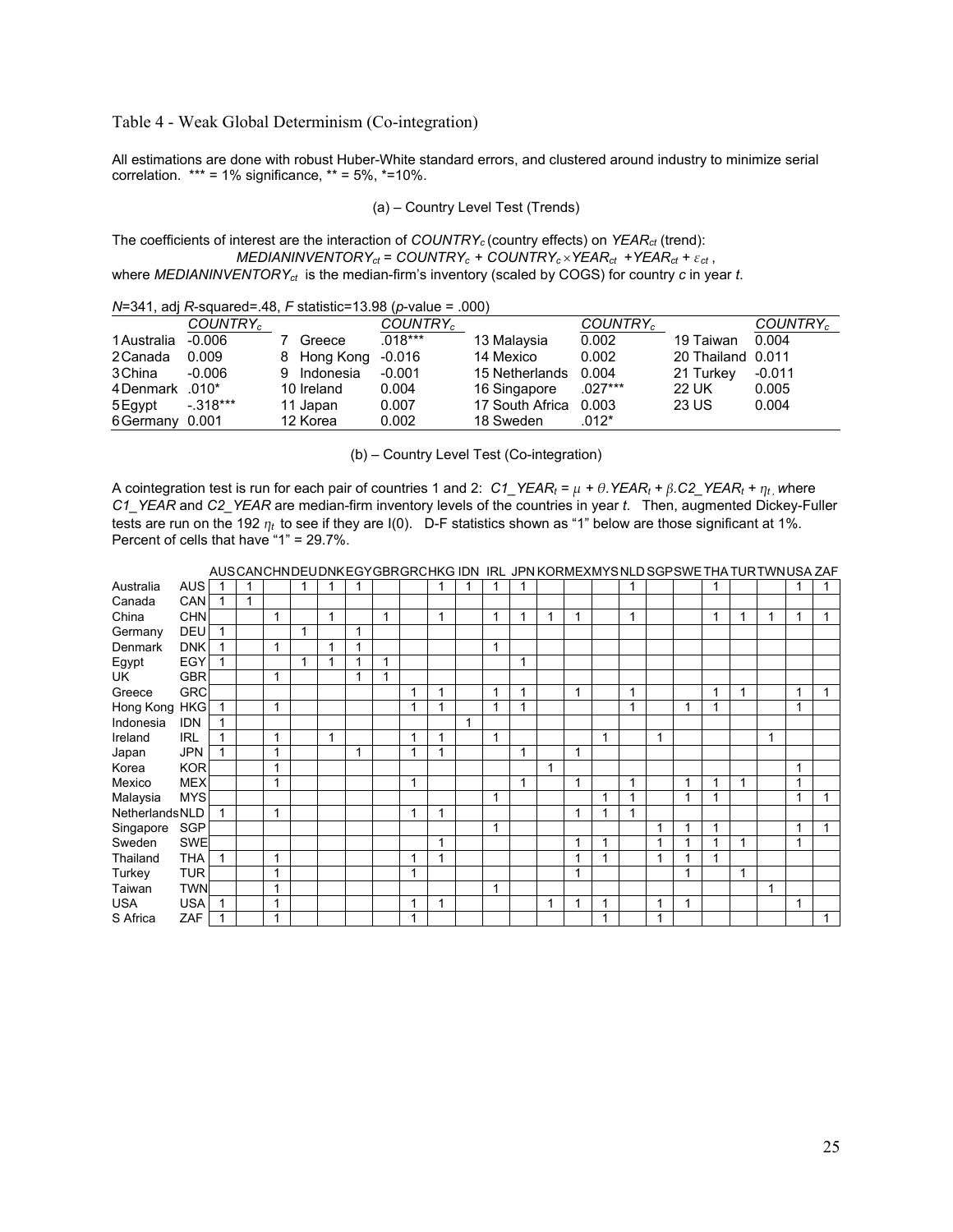#### (c) – Firm Level Test (Trends)

The coefficients of interest are the interaction of *COUNTRY<sup>c</sup>* (country effects) on *YEARct* (trend):

#### *LOGINVENTORYcift* = *COUNTRY<sup>c</sup>* + *COUNTRY<sup>c</sup>* ×*YEARcift* +*YEARcift +INDUSTRYi* + *GROSSMARGINcift + CAPITALINTENSITYcift + SALESGROWTHcift* + *εcift* .

where *INVENTORYcift* is the inventory (all, raw materials, work in progress, or finished goods) for firm *f* in country *c* in year *t*, scaled by contemporaneous cost of goods sold, *COUNTRYc*, *INDUSTRYi* , and *YEARt* the country, industry, and year effects, *GROSSMARGINcift* is gross profit divided by sales, *CAPITALINTENSITYcift* is total inventory divided by the sum of total inventory and property, plant, and equipment, and *SALESGROWTHcift* is the year-on-year sales growth, and *εcift* is assumed to be white. The estimation is clustered on 6-digit NAICS industry codes.

*N*=12121, adj *R*-squared=.60, *F* statistic that all trends are equal=5.17 (*p*-value = .000)

|                | COUNTRY <sub>c</sub> |                 | COUNTRY <sub>c</sub> |                 | COUNTRY <sub>c</sub> |              | COUNTRY <sub>c</sub> |
|----------------|----------------------|-----------------|----------------------|-----------------|----------------------|--------------|----------------------|
| 1 Australia    | $-0.033$             | Greece          | $.08^*$              | 13 Malaysia     | 0.02                 | 19 Taiwan    | $-0.01$              |
| 2 Canada       | 0                    | 8 Hong Kong     | $-0.01$              | 14 Mexico       | 0.02                 | 20 Thailand  | $.15***$             |
| 3 China        | 0                    | Indonesia<br>9. | 0.04                 | 15 Netherlands  | 0.02                 | 21 Turkey    | 0.03                 |
| 4 Denmark 0.03 |                      | 10 Ireland      |                      | 16 Singapore    | $-0.04$              | 22 UK        |                      |
| 5 Egypt        | $-0.22$              | 11 Japan        | 0.02                 | 17 South Africa | $-0.02$              | <b>23 US</b> | 0.01                 |
| 6Germany 0.03  |                      | 12 Korea        | 0                    | 18 Sweden       | $-0.03$              |              |                      |

(d) – Firm Level Test (Co-integration)

The co-integration statistic for each country pair is obtained as in panel (b), but replacing median-firm inventories with country effects obtained from the following estimated for each year cross-section:

*LOGINVENTORYcift* = *COUNTRY<sup>c</sup>* + *COUNTRY<sup>c</sup>* ×*YEARcift* +*YEARcift +INDUSTRYi* + *GROSSMARGINcift +* 

$$
CAPITALINTENSITYcift + SALESGROWTHcift + \varepsiloncift.
$$

D-F statistics shown as "1" below are those significant at 1%. Percent of cells that have "1" = 31.2%.

|                |            |   |   |   |   |   |   |             |   |    |   |   |                |   |   |   |   | AUSCANCHNDEUDNKEGYGBRGRCHKG IDN IRL JPN KORMEXMYSNLD SGPSWETHA TURTWNUSA ZAF |   |   |   |   |  |
|----------------|------------|---|---|---|---|---|---|-------------|---|----|---|---|----------------|---|---|---|---|------------------------------------------------------------------------------|---|---|---|---|--|
| Australia      | <b>AUS</b> |   | 1 |   |   |   | 1 |             |   |    | 1 | 1 |                |   |   |   |   | 1                                                                            | 1 |   |   |   |  |
| Canada         | <b>CAN</b> |   | 1 |   | 4 |   | 1 |             |   |    | 1 |   |                |   |   |   |   | 1                                                                            | 4 |   |   | 1 |  |
| China          | <b>CHN</b> |   |   | 1 |   |   |   |             |   |    |   |   |                |   | 1 |   |   |                                                                              | 1 |   |   |   |  |
| Germany        | DEU        |   | 1 |   | 1 |   | 1 |             |   |    | 1 |   |                |   |   |   |   |                                                                              | 1 |   |   | 1 |  |
| Denmark        | <b>DNK</b> |   |   |   |   | 1 |   | 1           |   |    |   |   |                | 1 |   |   |   |                                                                              |   |   |   |   |  |
| Egypt          | EGY        |   |   | 1 |   |   |   |             |   |    |   |   |                |   |   |   |   |                                                                              |   |   |   |   |  |
| UK             | <b>GBR</b> |   | 1 |   | 1 |   | 1 |             | 1 |    | 1 |   |                |   |   |   |   |                                                                              | 1 |   |   |   |  |
| Greece         | <b>GRC</b> | 1 |   |   |   | 1 |   | $\mathbf 1$ |   |    |   |   |                | 1 | 1 |   |   |                                                                              |   |   |   |   |  |
| Hong Kong HKG  |            |   | 1 |   | 1 |   | 1 |             | 1 |    | 1 |   |                |   |   |   |   | 1                                                                            | 1 |   |   | 1 |  |
| Indonesia      | <b>IDN</b> |   |   |   |   |   |   |             |   |    |   | 1 |                | 1 |   |   |   |                                                                              |   | 4 |   |   |  |
| Ireland        | <b>IRL</b> |   | 1 |   | 1 |   | 1 |             |   |    | и |   |                |   |   |   |   |                                                                              |   |   |   | 1 |  |
| Japan          | <b>JPN</b> |   |   |   |   |   |   |             |   |    |   | 1 |                |   |   |   |   |                                                                              |   |   |   |   |  |
| Korea          | <b>KOR</b> |   |   |   |   |   |   |             |   |    |   |   | 1              |   | 1 | ٠ |   | 1                                                                            | 1 | 1 |   |   |  |
| Mexico         | <b>MEX</b> |   |   |   |   | 1 |   | 1           |   | 1  |   |   | 1              |   |   |   |   |                                                                              |   |   |   |   |  |
| Malaysia       | <b>MYS</b> |   |   | 1 |   |   |   | 1           |   | -1 |   |   | $\overline{ }$ |   | 1 |   | 1 |                                                                              |   | 1 | 1 |   |  |
| NetherlandsNLD |            |   | 1 |   | 1 |   |   |             |   |    | 1 |   | 1              |   |   |   |   |                                                                              | 1 |   |   |   |  |
| Singapore      | <b>SGP</b> |   |   |   |   |   |   |             |   |    |   |   |                |   | 1 |   | 1 | 1                                                                            | 1 |   |   | 1 |  |
| Sweden         | <b>SWE</b> |   | 1 |   |   |   |   |             |   |    |   |   | 1              |   |   |   | 1 | -1                                                                           | ◢ |   |   | 1 |  |
| Thailand       | <b>THA</b> |   | 1 | 4 |   |   | 1 |             | 1 |    |   |   | $\overline{ }$ |   |   |   | 1 |                                                                              | 1 |   |   |   |  |
| Turkey         | <b>TUR</b> |   |   |   |   |   |   |             |   |    |   |   | 1              |   | 1 |   |   |                                                                              |   | 1 |   | 1 |  |
| Taiwan         | <b>TWN</b> |   |   |   |   |   |   |             |   |    |   |   |                |   |   |   |   |                                                                              |   | 1 |   |   |  |
| <b>USA</b>     | <b>USA</b> |   | 1 |   | 1 |   |   |             | 1 |    | 1 |   |                |   |   |   | 1 | 1                                                                            |   | 1 |   | 1 |  |
| S Africa       | ZAF        |   |   |   |   |   |   |             |   |    |   |   |                |   | 1 |   | 1 |                                                                              |   |   |   |   |  |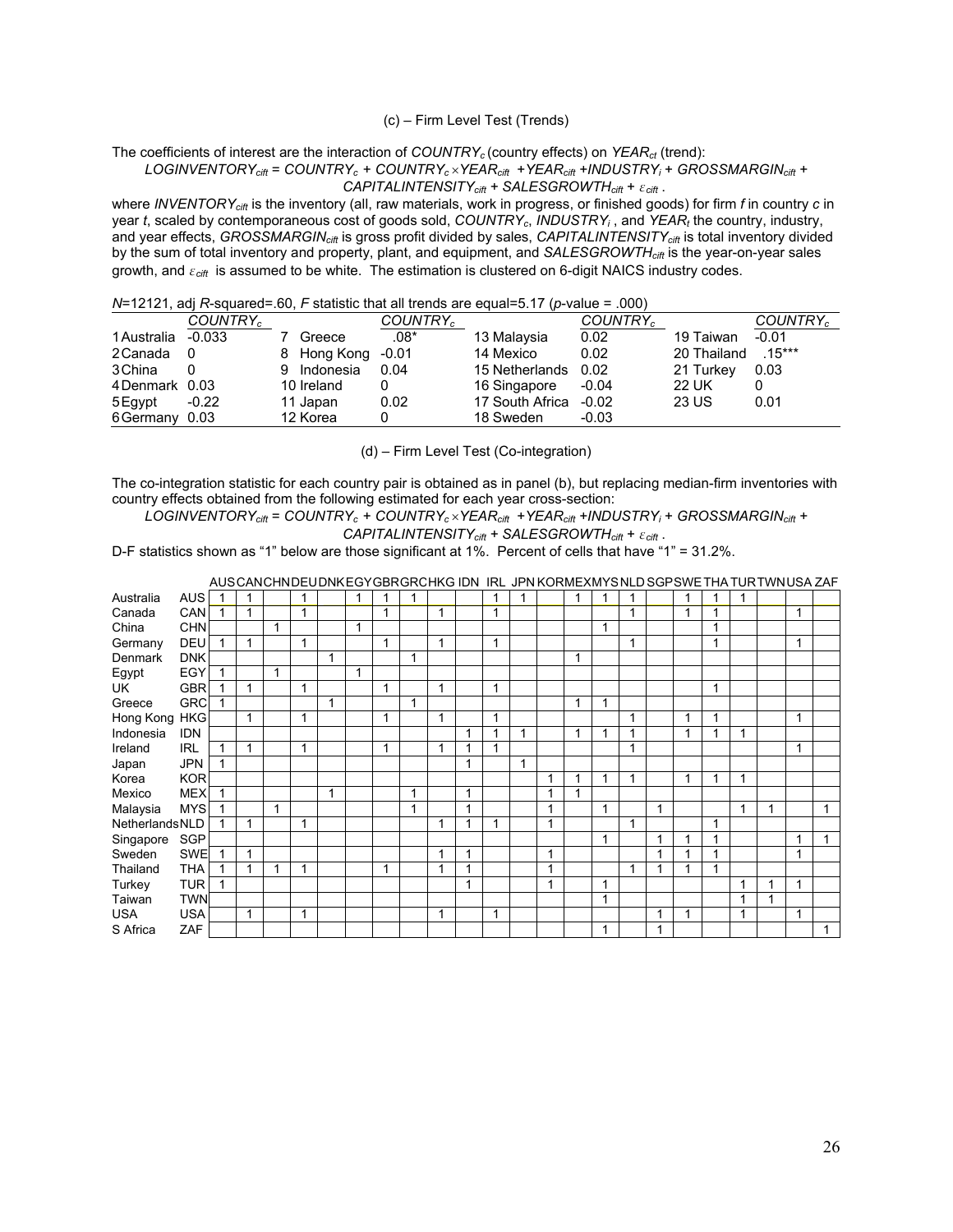Table 5 – Example Robustness Test

(a) – Not Applicable to Sub-samples? (Example: Constancy at Country Level)

All statistics below correspond to *p*-values of .0001 or less.

|            | Kruskal-Wallis Chi-Squared Statistics |
|------------|---------------------------------------|
| Listed     | 3509                                  |
| Not listed | 707                                   |

(b) – Potential Sample Selection Bias? (Example: Constancy at Firm Level)

The selection model for the Heckman sample correction procedure is:

 $SELECTED<sub>f</sub> = YEAR<sub>f</sub> + COMPUSTAT<sub>f</sub> + ASSETS<sub>f</sub> +  $\varepsilon_f$$ ,

where *COMPUSTAT<sub>ft</sub>* is an indicator variable for whether the observation comes from COMPUSTAT, and *ASSETS<sub>ft</sub>* is the total assets of firm *f* in year *t*. Estimation is done with robust Huber-White standard errors, and clustered around industry to minimize serial correlation.  $*** = 1\%$  significance,  $** = 5\%$ ,  $*=10\%$ .

*N*=21253, log likelihood=-33655, *F* statistic=333.89 (*p*-value = .000) Inverse Mills ratio = .094 (standard error=.052)

|                  | COUNTRY <sub>c</sub> |            |                  | COUNTRY <sub>c</sub> |                 | COUNTRY <sub>c</sub> |               | COUNTRY <sub>c</sub> |
|------------------|----------------------|------------|------------------|----------------------|-----------------|----------------------|---------------|----------------------|
| 1 Australia 0.63 |                      | Greece     |                  | 0.78                 | 13 Malaysia     | 0.34                 | 19 Taiwan     | $-0.19$              |
| 2 Canada         | 0.11                 |            | 8 Hong Kong 0.24 |                      | 14 Mexico       | 0.61                 | 20 Thailand - |                      |
| 3 China          | 0.37                 | 9          | Indonesia        | 0.15                 | 15 Netherlands  | 0.09                 | 21 Turkey     | $-0.46$              |
| 4 Denmark 0.54   |                      | 10 Ireland |                  | $-0.21$              | 16 Singapore    | 0.52                 | <b>22 UK</b>  | 0.20                 |
| 5 Egypt          | 0.59                 | 11 Japan   |                  | $-0.34$              | 17 South Africa | 0.40                 | 23 US         | 0.42                 |
| 6Germany 0.43    |                      | 12 Korea   |                  | $-0.48$              | 18 Sweden       | 0.04                 |               |                      |

(c) – Country Size Concern (Example: Convergence at Country Level)

This repeats the convergence test using countries smaller than the median area (377,835 sq km): Denmark, Germany, Greece, Hong Kong, Ireland, Korea, Malaysia, Netherlands, Singapore, and United Kingdom. Model (1) is for beta convergence. Its specification is:

*∆MEDIANINVENTORYct* = *MEDIANINVENTORYct* + *COUNTRYc + εct* , where *MEDIANINVENTORYct* is the median-firm's inventory (scaled by COGS) for country *c* in year *t*, Δ the difference operator, *COUNTRYc* are country fixed effects, and *εct* is assumed to be white. Model (2) is for sigma convergence. It uses an ARIMA(1) specification:

*SD*(*MEDIANINVENTORY*<sub>*t+1</sub>* )= *SD*(*MEDIANINVENTORY*<sub>*t*</sub> )+  $\varepsilon$ *t*,</sub>

where *SD* is the standard deviation across countries.

|                                   | (1)              | (2)                  |
|-----------------------------------|------------------|----------------------|
|                                   | Beta Convergence | Sigma convergence    |
| MEDIANINVENTORY <sub>ct</sub>     | $7.37(0.38)***$  |                      |
| SD(MEDIANINVENTORY <sub>t</sub> ) |                  | $-.02(20.02)$        |
| Intercept                         | $-.16(.06)***$   | .09(1.80)            |
| Ν                                 | 171              | 20                   |
| Adj R-sq                          | .92              |                      |
| Regression statistic              | $F = 373.2$      | Log likelihood=14.98 |
| Regression p-value                | .000             | .999                 |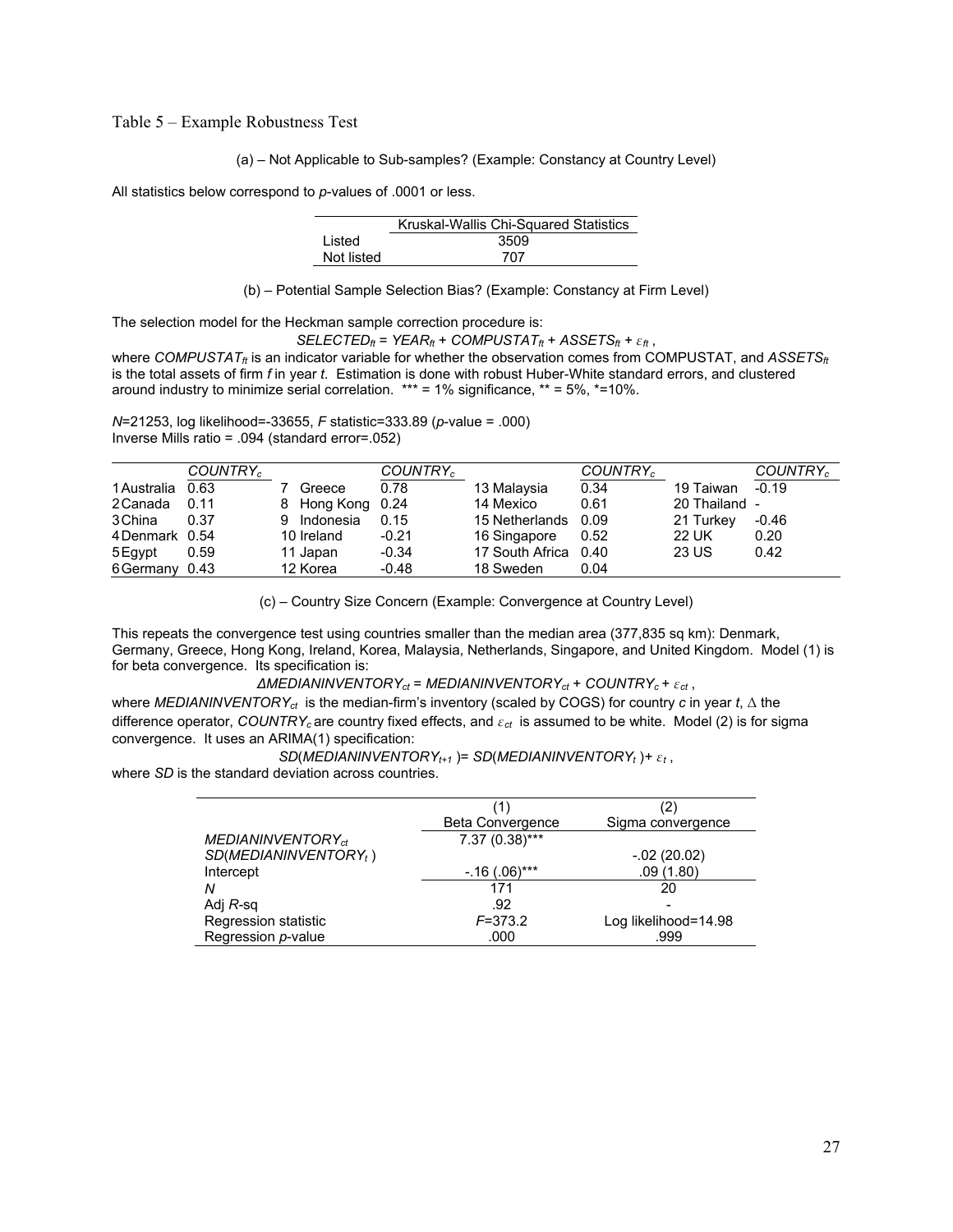Table 6 – Correlations with Country Characteristics

Estimation is done with robust Huber-White standard errors. \*\*\* = 1% significance, \*\* = 5%, \*=10%.

#### (a) – Panel Fixed Effects Estimation

Model (1) uses firm and year fixed effects: *LOGINVENTORY<sub>ft</sub>* = YEAR<sub>t</sub> + FIRM<sub>f</sub> + C<sub>ft</sub> +  $\varepsilon$ <sub>ft</sub>, where C<sub>ft</sub> are timevarying country characteristics (in table below). Model (2) uses OLS: *LOGINVENTORYcift = YEARt + INDUSTRYi +*   $F_{\text{cift}} + \tilde{C}_{\text{cift}} + \varepsilon_{\text{cift}}$ , where  $F_{\text{cift}}$  are firm characteristics (gross margin, capital intensity, sales growth).

|                                        | (1)              | (2)            |
|----------------------------------------|------------------|----------------|
|                                        | Fixed effects    | OLS            |
| GDPGROWTH                              | .00(.02)         | $-01(03)$      |
| <b>LOGINFLATION</b>                    | .04(06)          | $-.18(.07)$ ** |
| <b>LOGINTERESTRATE</b>                 | $-0.01$ $(0.08)$ | .00(0.05)      |
| LOGGDP/CAPITA                          | .87(3.83)        | $-.39(.22)^*$  |
| LOGTRADE/GDP                           | .17(0.72)        | .00(0.08)      |
| <b>LOGCONTRACTTIME</b>                 |                  | .07(0.10)      |
| <b>LOGPHONE</b>                        | $-17(0.47)$      | .08(0.19)      |
| LOGAIR                                 | $-.05(.24)$      | $-.06(.03)$ *  |
| Intercept                              | $-9.96(35.48)$   | 2.28(1.54)     |
| Ν                                      | 1683             | 1683           |
| Adj R-squared                          | .93              | .53            |
| F statistic on country characteristics | .332             | 11.74          |
| <i>p</i> -value                        | .939             | .000           |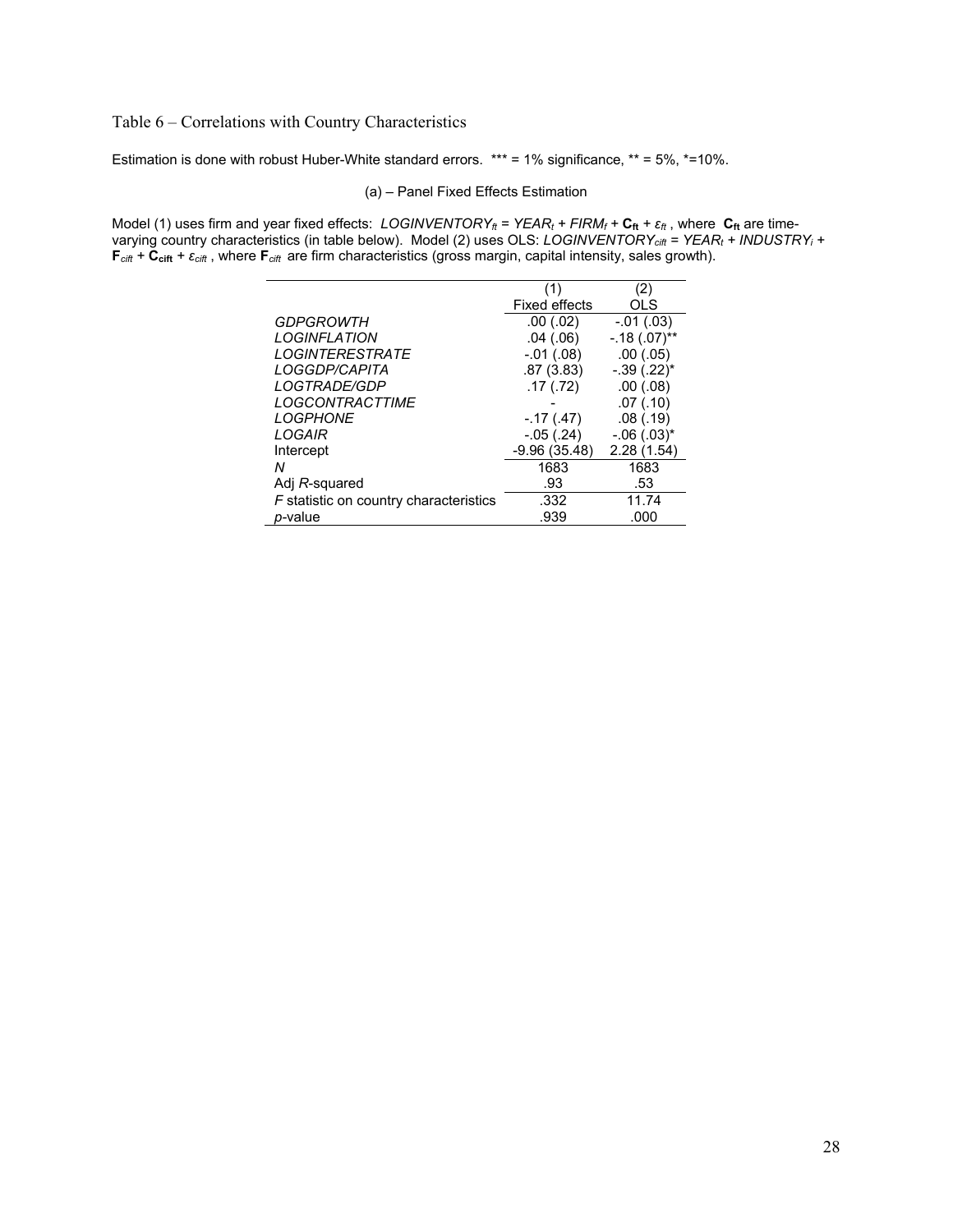#### (b) – Differences-in-Difference

This uses a bootstrap Tobit differences-in-differences panel estimation. Each observation is a country pair in a year. The dependant variable is the difference metric between country effects of the countries *c1* and *c2* in year *t*, obtained from year-by-year cross-sectional estimations:

> *LOGINVENTORYcift* = *COUNTRYc* + *INDUSTRYi* + *GROSSMARGINcift + CAPITALINTENSITYcift + SALESGROWTHcift* + *εcift* .

The difference metric is:

*ΔCOUNTRYc1, c2, t =* log(max(*COUNTRYc1,t, COUNTRYc2,t*) / min(*COUNTRYc1,t, COUNTRYc2,t*)) The independent variables include **ΔX***c1,c2,t*, differences in country characteristics - *.e.g*., for *GDPGROWTH*:  *ΔGDPGROWTHc1, c2,t =* log(max(*GDPGROWTHc1,t GDPGROWTHc2,t*)/min(*GDPGROWTHc1,t , GDPGROWTHc2,t*)) for countries *c1* and *c2* in year *t*. Other independent variables include Θ**X***c1,c2,t* , the average levels – *e.g.*:

*ΘGDPGROWTHc1, c2,t =* (*GDPGROWTHc1,t* + *GDPGROWTHc2,t*)/2 .

The model is therefore:

*ΔCOUNTRYc1, c2, t* = **ΔXc1,c2,t** + Θ**X***c1,c2,t* + *PAIRc1,c2* + *ζc1,c2,t* , where *PAIRc1,c2* is the "pair of country" effect, *ζc1,c2,t* is assumed white.

|                                         |                        | $\triangle$ COUNTRY <sub>c1, c2, t</sub> |
|-----------------------------------------|------------------------|------------------------------------------|
| GDP GROWTH                              | Diff                   | $-.04(.03)$                              |
|                                         | Average                | $-.02(.02)$                              |
| <b>INFLATION</b>                        | Diff                   | $-.07(.04)^*$                            |
|                                         | Average                | .00(.02)                                 |
| <b>INTEREST</b>                         | <b>Diff</b>            | .04(.04)                                 |
|                                         | Average                | .00(.01)                                 |
| <b>GDP/CAPITA</b>                       | Diff                   | .05(.08)                                 |
|                                         | Average                | .00004 (.00000)***                       |
| <i>TRADE/GDP</i>                        | Diff                   | $.11(.04)$ **                            |
|                                         | Average                | $.003$ $(.001)***$                       |
| <b>CONTRACT TIME</b>                    | <b>Diff</b>            | $.17(.05)$ ***                           |
| <b>PHONE</b>                            | Average<br>Diff        | .0015 (.0004)***                         |
|                                         |                        | $-.10(.08)$<br>.00(.00)                  |
| AIR                                     | Average<br><b>Diff</b> | $.03(.02)^*$                             |
|                                         | Average                | .00(.00)                                 |
| Intercept                               |                        | $1.42$ (.33)***                          |
| N                                       |                        | 290                                      |
| Log likelihood                          |                        | $-95.91$                                 |
| Wald of test on country characteristics |                        | 132.26                                   |
| <i>p</i> -value                         |                        | .000                                     |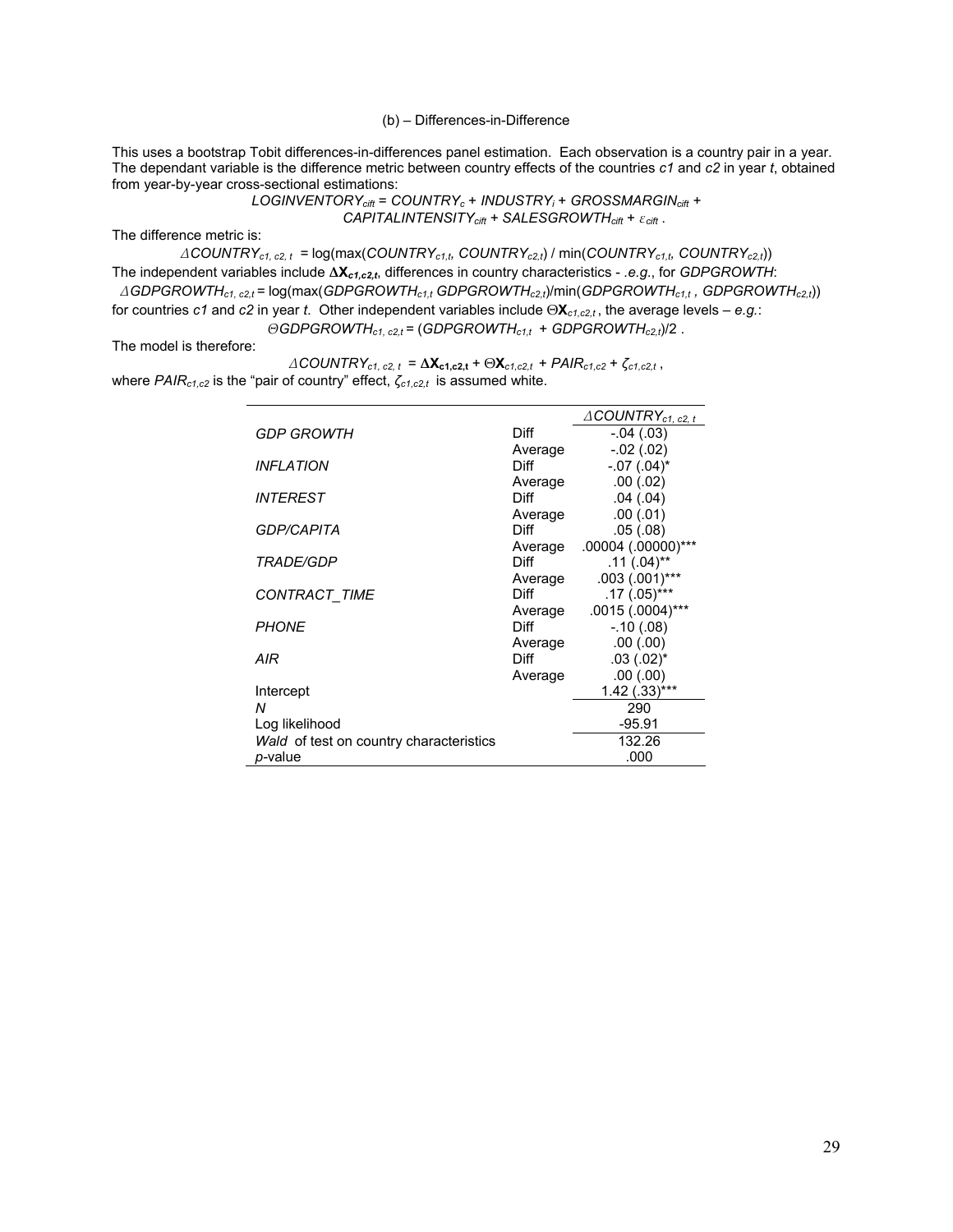#### Figure 1 – Median-Firm Inventory by Country - 2004

The vertical axis is total inventory (scaled by COGS) of the median firm in each country, in year 2004. The data is for all retail (NAICS 2000 code 44 through 45) firms from Osiris and COMPUSTAT Global Vantage tapes. Each observation is a firm-year. There are 4,100 unique firms from 23 countries. The period covered is 1983 through 2004. All values are in millions of nominal U.S. dollars, at current exchange rates for non-US firms. Inventory values are scaled by cost of goods sold. Variables are winsorized at 1% and 99%.



Figure 2 – Median-Firm Inventory and GDP/Capita, Year 2004

The vertical axis is total inventory (scaled by COGS) of the median firm in each country. The horizontal axis is GDP/capita, at PPP constant 2000 international dollars.